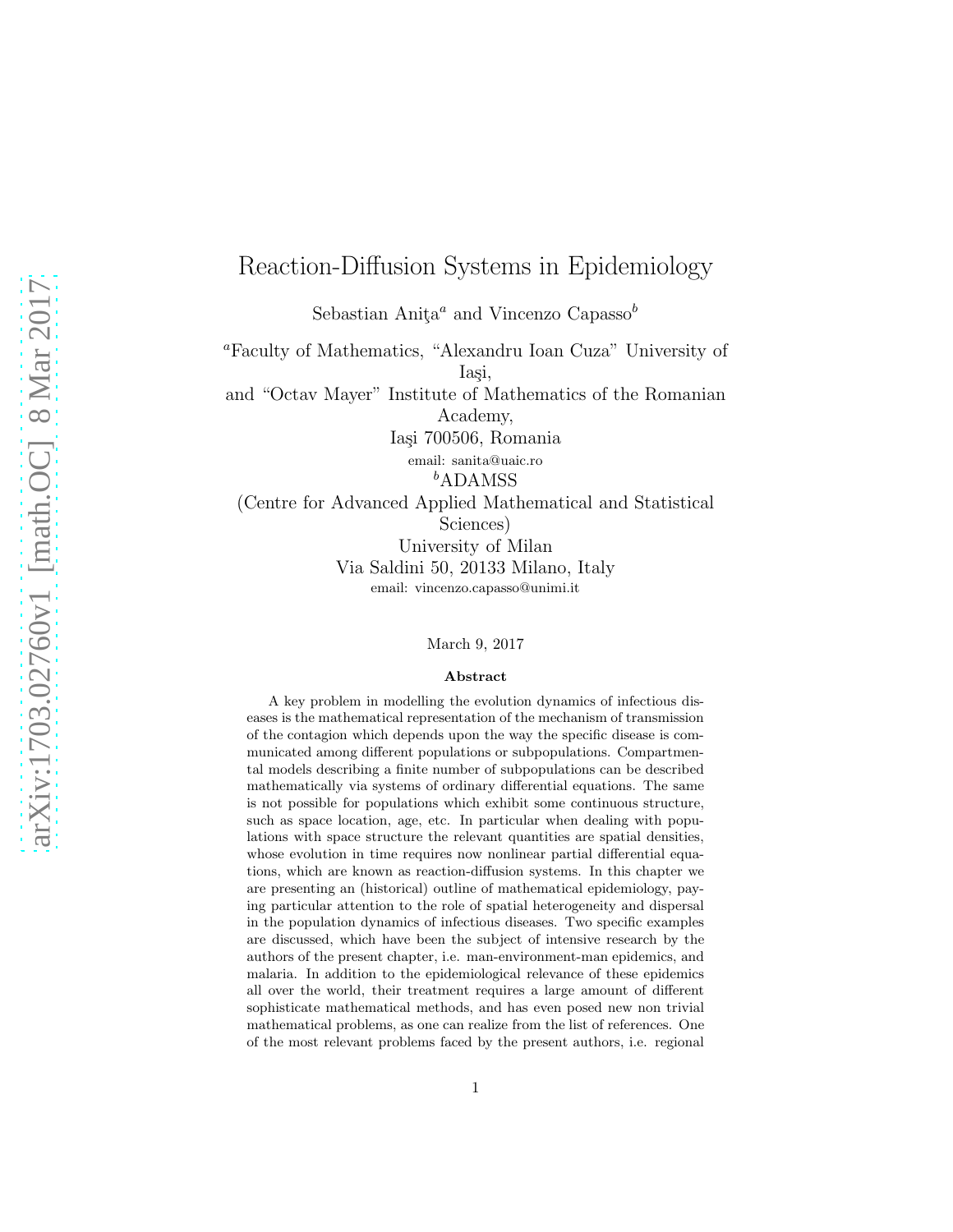control, has been emphasized here: the public health concern consists of eradicating the disease in the relevant population, as fast as possible. On the other hand, very often the entire domain of interest for the epidemic, is either unknown, or difficult to manage for an affordable implementation of suitable environmental sanitation programmes. This is the reason why regional control has been proposed; it might be sufficient to implement such programmes only in a given subregion conveniently chosen so to lead to an effective (exponentially fast) eradication of the epidemic in the whole habitat; it is evident that this practice may have an enormous importance in real cases with respect to both financial and practical affordability.

KEYWORDS: Epidemic systems; reaction-diffusion systems; man-environment epidemics; malaria; stabilization.

## 1 Introduction

Apart from D. Bernoulli (1760) [\[18\]](#page-21-0), those who established the roots of this field of research (in chronological order) were: W. Farr (1840) [\[48\]](#page-24-0), W.H. Hamer (1906) [\[51\]](#page-24-1), J. Brownlee (1911) [\[19\]](#page-21-1), R. Ross (1911) [\[70\]](#page-25-0), E. Martini (1921) [\[64\]](#page-25-1), A. J. Lotka (1923) [\[61\]](#page-24-2), W.O. Kermack and A. G. McKendrick (1927) [\[56\]](#page-24-3), H. E. Soper (1929) [\[78\]](#page-26-0), L. J. Reed and W. H. Frost (1930) [\[50\]](#page-24-4), [\[1\]](#page-20-0), M. Puma (1939) [\[69\]](#page-25-2), E. B. Wilson and J. Worcester (1945) [\[80\]](#page-26-1), M. S. Bartlett (1949) [\[17\]](#page-21-2), G. MacDonald (1950) [\[62\]](#page-25-3), N.T.J. Bailey (1950) [\[16\]](#page-21-3), before many others; the pioneer work by En'ko (1989) [\[47\]](#page-24-5) suffered from being written in Russian; historical accounts of epidemic theory can be found in [\[72\]](#page-25-4), [\[43\]](#page-23-0), [\[44\]](#page-23-1). After the late ′70's there has been an explosion of interest in mathematical epidemiology, also thanks to the establishment of a number of new journals dedicated to mathematical biology.

The scheme of this presentation is the following: in Section [1.1](#page-1-0) a general structure of mathematical models for epidemic systems is presented in the form of compartmental systems; in Section [1.2](#page-3-0) the concept of field of forces of infection is discussed for structured populations.

#### <span id="page-1-0"></span>1.1 Compartmental models

Model reduction for epidemic systems is obtained via the so-called compartmental models. In a compartmental model the total population (relevant to the epidemic process) is divided into a number (usually small) of discrete categories: susceptibles, infected but not yet infective (latent), infective, recovered and immune, without distinguishing different degrees of intensity of infection; possible structures in the relevant population can be superimposed when required (see e.g. Figure [1\)](#page-2-0).

A key problem in modelling the evolution dynamics of infectious diseases is the mathematical representation of the mechanism of transmission of the contagion which depends upon the way the specific disease is communicated among different populations or subpopulations. This problem has been raised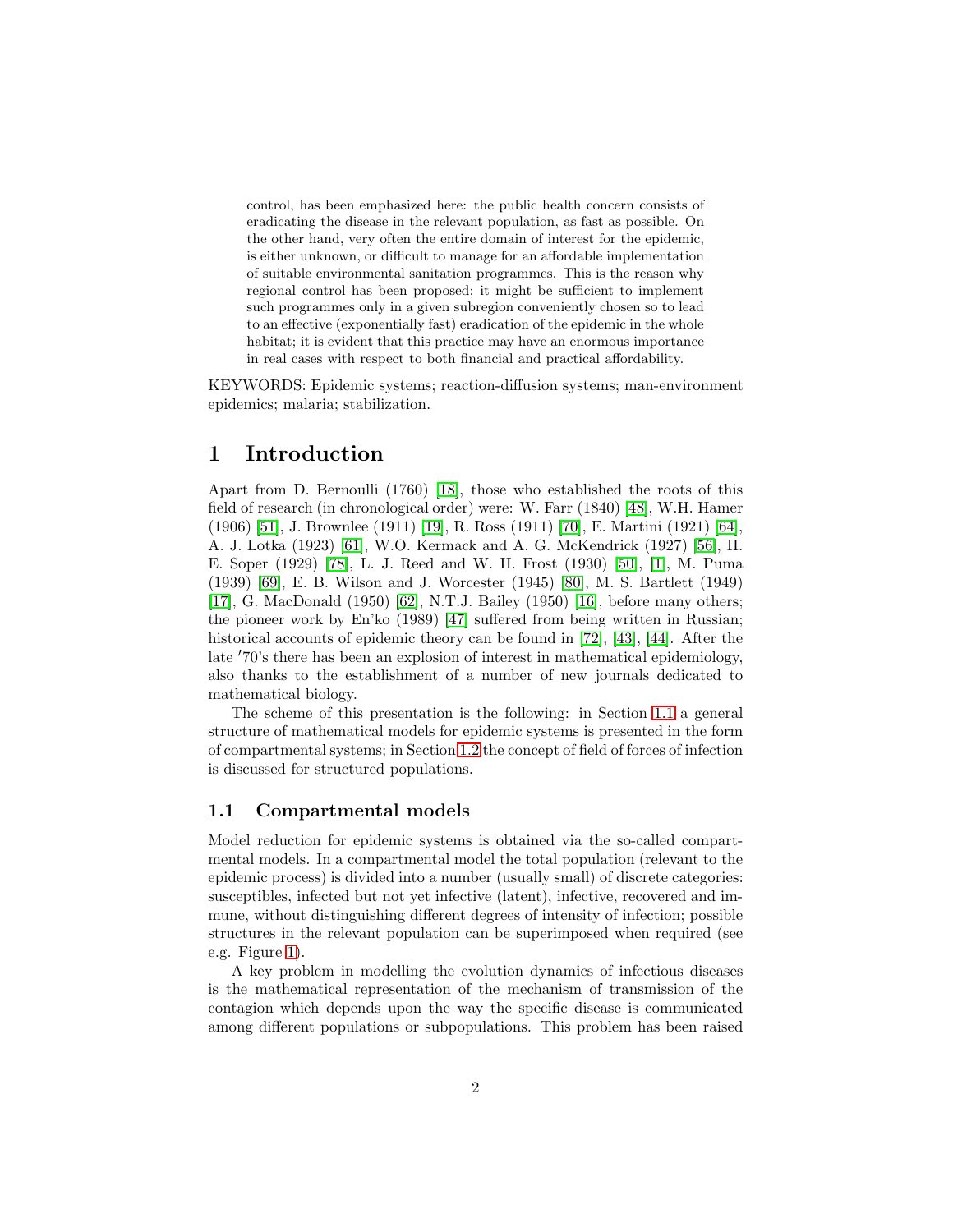

<span id="page-2-0"></span>Figure 1: The transfer diagram for an SEIR compartmental model including the susceptible class S, the exposed, but not yet infective, class E, the infective class I, and the removed class R

since the very first models when age and/or space dependence had to be taken into account.

Suppose at first that the population in each compartment does not exhibit any structure (space location, age, etc.). Let us ignore, for the time being, the intermediate state  $E$ . The infection process  $(S$  to  $I)$  is driven by a force of infection  $(f.i.)$  due to the pathogen material produced by the infective population and available at time  $t$ 

$$
(f.i.)(t) = [g(I(.))](t)
$$

which acts upon each individual in the susceptible class. Thus a typical rate of the infection process is given by the

(incidence rate)(*t*) = 
$$
(f.i.)(t)S(t)
$$
.

From this point of view, the so called "law of mass action" simply corresponds to choosing a linear dependence of  $g(I)$  upon I

$$
(f.i.)(t) = kI(t).
$$

The great advantage, from a mathematical point of view, is that the evolution of the epidemic is described (in the space and time homogeneous cases) by systems of ODE 's which contain at most bilinear terms.

Referring to the "law of mass action", Wilson and Worcester [\[80\]](#page-26-1) stated the following:

"It would in fact be remarkable, in a situation so complex as that of the passage of an epidemic over a community, if any simple law adequately represented the phenomenon in detail ... even to assume that the new case rate should be set equal to any function ... might be questioned".

Indeed Wilson and Worcester [\[80\]](#page-26-1), and Severo [\[73\]](#page-25-5) had been among the first epidemic modelers including nonlinear forces of infection of the form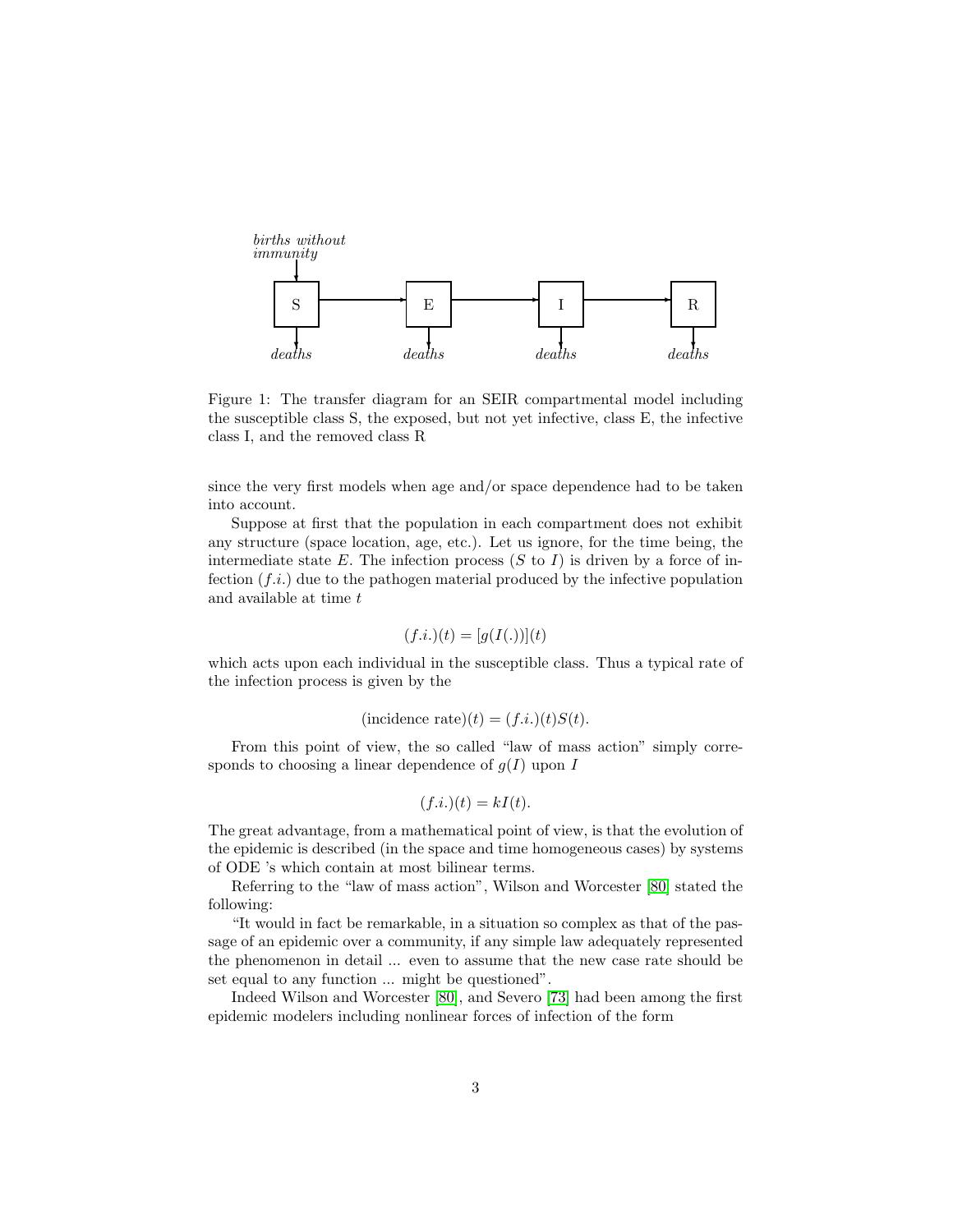$$
(f.i.)(t) = \kappa I(t)^p S(t)^q
$$

in their investigations. Here  $I(t)$  denotes the number of persons who are infective, and  $S(t)$  denotes the number of persons who are susceptible to the infection.

Independently, during the analysis of data regarding the spread of a cholera epidemic in Southern Italy during 1973, in [\[30\]](#page-22-0) one of the authors (V.C.) suggested the need to introduce a nonlinear force of infection in order to explain the specific behavior emerging from the available data.

A more extended analysis for a variety of proposed generalizations of the classical models known as Kermack-McKendrick models, appeared in [\[31\]](#page-22-1), though nonlinear models became widely accepted in the literature only a decade later, after the paper [\[60\]](#page-24-6).

Nowadays models with nonlinear forces of infection are analyzed within the study of various kinds of diseases; typical expressions include the so called Holling type functional responses (see e.g. [\[31\]](#page-22-1), [\[53\]](#page-24-7))

$$
(f.i.)(t) = g(I(t)) ;
$$

with

$$
g(I) = \frac{k \ I^p}{\alpha + \beta \ I^q} \quad , \qquad p, q > 0 \quad . \tag{1.1}
$$

Particular cases are

$$
g(I) = k Ip , \qquad p > 0
$$
 (1.2)

For the case  $p = q$  we have the behaviors described in Figure [2.](#page-4-0)

Additional shapes of  $q(I)$ , as proposed in [\[31\]](#page-22-1) which may decrease for large values of I, may be interpreted as "awareness" effects in the contact rates. Significant contributions to this concept and related epidemiological issues in recent literature can be found in [\[46\]](#page-23-2).

Further extensions include a nonlinear dependence upon both  $I$  and  $S$ , as discussed in modelling AIDS epidemics (see e.g. [\[34\]](#page-23-3), [\[35\]](#page-23-4), and references therein), where the social structure of the host population is analyzed too.

#### <span id="page-3-0"></span>1.2 Structured populations

Compartmental models with a finite number of compartments can be described mathematically via systems of ordinary differential equations (ODE's). The same is not possible for populations which exhibit some continuous structure (identified here by a parameter  $z$ ), such as space location, age, etc.

When dealing with populations with space structure the relevant quantities are spatial densities, such as  $s(z;t)$  and  $i(z;t)$ , the spatial densities of susceptibles and of infectives respectively, at a point z of the habitat  $\Omega$ , and at time  $t \geq 0$ , such that the corresponding total populations are given by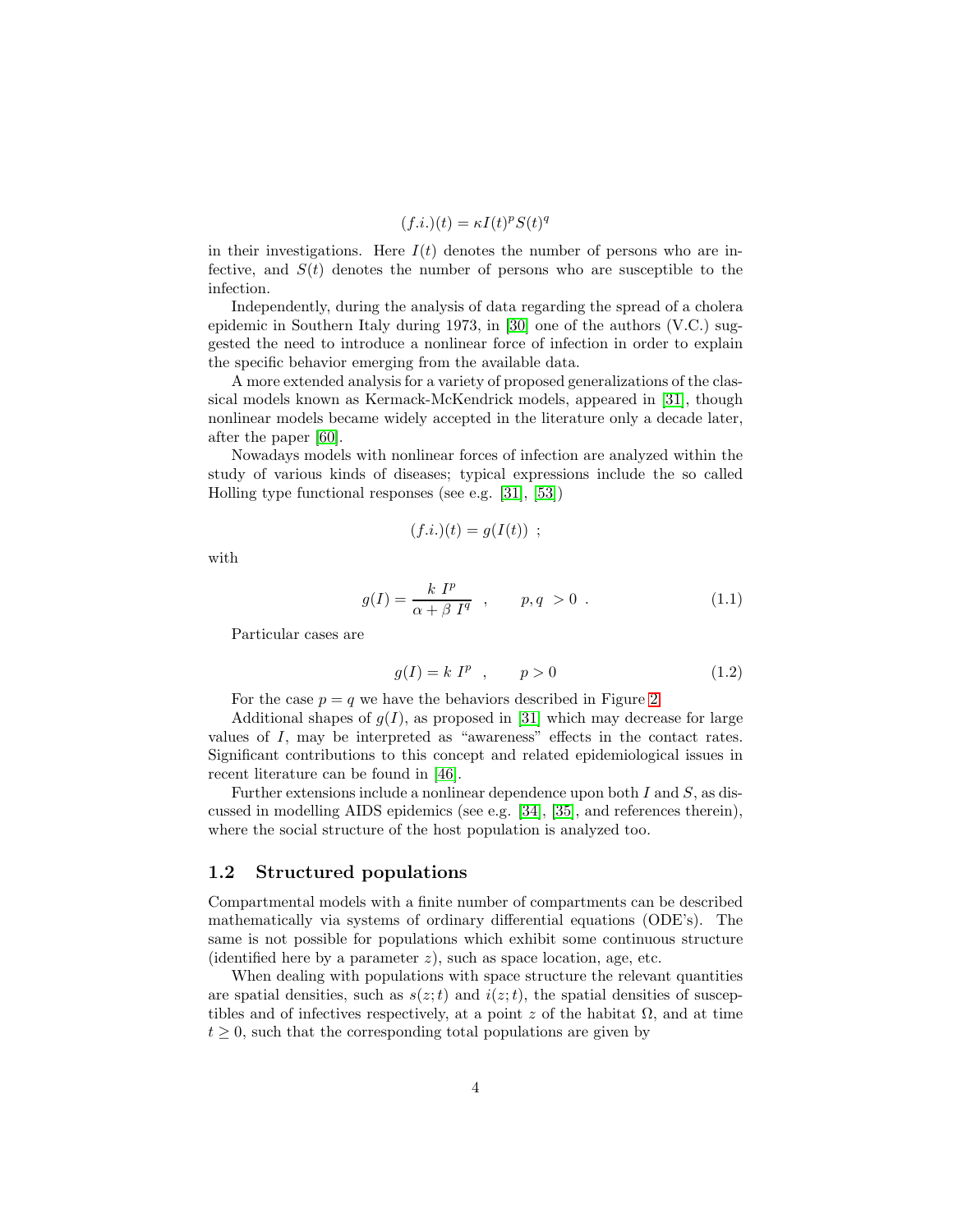

<span id="page-4-0"></span>Figure 2: Nonlinear forces of infection [\[31\]](#page-22-1)

$$
S(t) = \int_{\Omega} s(z; t) dz, \qquad I(t) = \int_{\Omega} i(z; t) dz
$$

The role of spatial heterogeneity and dispersal in population dynamics has been the subject of much research. We shall refer here to the fundamental literature on the subject by quoting [\[8\]](#page-21-4), [\[13\]](#page-21-5), [\[49\]](#page-24-8), [\[55\]](#page-24-9), [\[58\]](#page-24-10), [\[66\]](#page-25-6), [\[68\]](#page-25-7), [\[74\]](#page-25-8), [\[76\]](#page-25-9).

In the theory of propagation of infectious diseases the motivation of the study of the effects of spatial diffusion is mainly due to the large scale impact of an epidemic phenomenon; this is discussed in detail in [\[39\]](#page-23-5).

We will choose here as a good starting point the pioneer work by D.G. Kendall who modified the basic Kermack-McKendrick SIR model to include the effects of spatial heterogeneity in an epidemic system [\[55\]](#page-24-9).

Kendall 's work has motivated a lot of research in the theory of epidemics with spatial diffusion. In particular two classes of problems arise according to the size of the spatial domain or habitat.

If the habitat is unbounded, travelling waves are of interest [\[55\]](#page-24-9), [\[54\]](#page-24-11), [\[11\]](#page-21-6), [\[41\]](#page-23-6), [\[79\]](#page-26-2). A nice introduction to the subject can be found in [\[66\]](#page-25-6).

If, on the other hand, the habitat is a bounded spatial domain then problems of existence of nontrivial endemic states (possibly with spatial patterns) are of interest [\[21\]](#page-22-2).

Usually reaction diffusion systems (see e.g. [\[49\]](#page-24-8)) are seen as an extension of compartmental systems in which each compartment, representing a different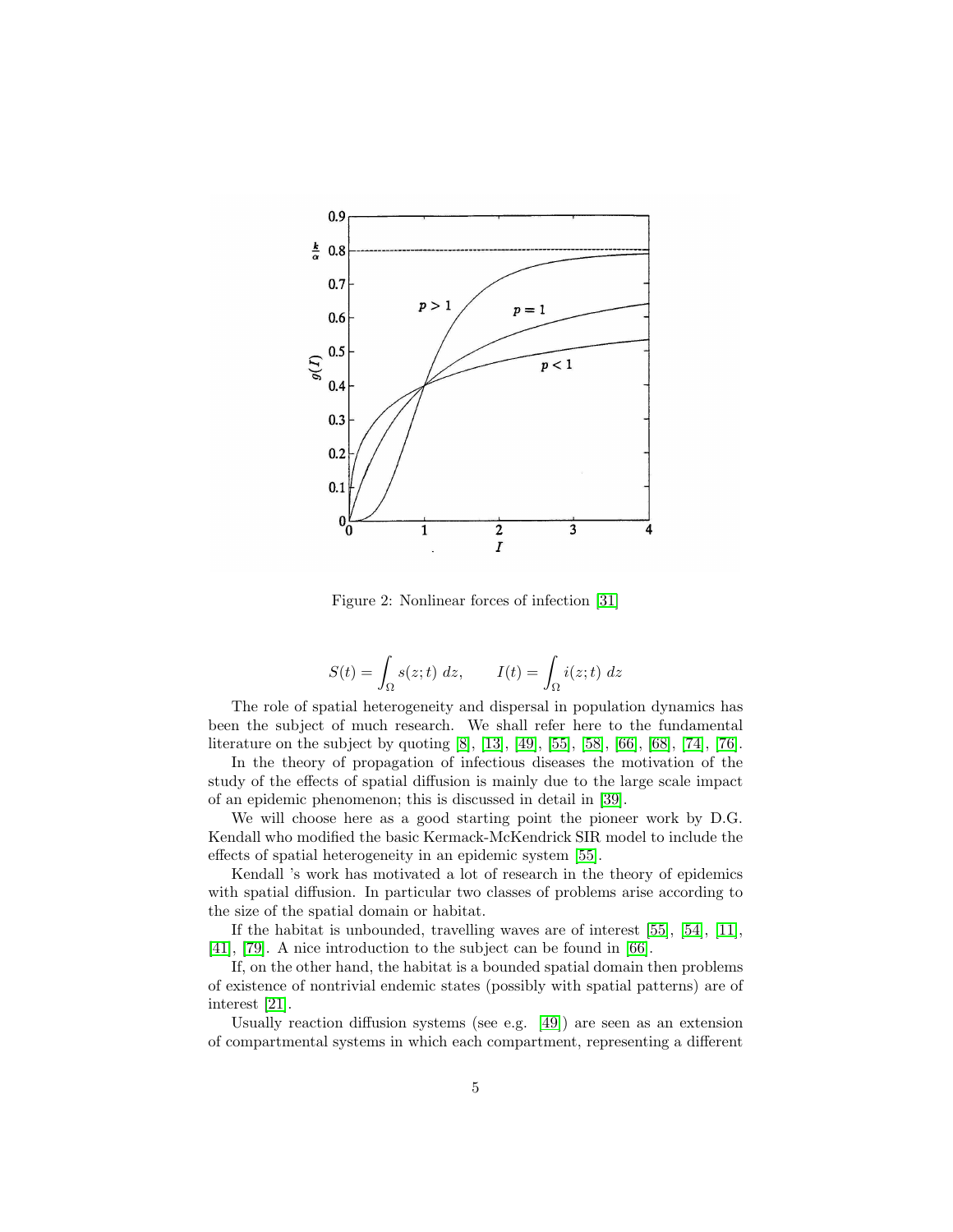species, is allowed to invade a spatial domain  $\Omega \subset \mathbb{R}^m$  with a space dependent density. Densities interact among themselves according to the same mathematical laws which were used for the space independent case, but are subject individually to a spatial diffusion mechanism usually committed to the Laplace operator, which simulates random walk or Brownian motion of the interacting species [\[12\]](#page-21-7), [\[49\]](#page-24-8).

Typically then a system of  $n$  interacting species, each of them having a spatial density

$$
\{u_i(x;t), \quad x \in \Omega\}, \quad i = 1, \ldots, n \quad \text{at time} \quad t \ge 0,
$$

is described by the following system of semilinear parabolic equations:

<span id="page-5-0"></span>
$$
\frac{\partial u}{\partial t} = D\Delta u(x;t) + f(u(x;t))\tag{1.3}
$$

in  $\Omega \times \mathbb{R}_+$ , subject to suitable boundary conditions.

Here  $u = (u_1, \ldots, u_n)^T$ ;  $D = diag(d_1, \ldots, d_n)$ , and  $f(z)$ ,  $z \in \mathbb{R}^n$  is the interaction law among the species via their densities.

A derivation and discussion of Equation [\(1.3\)](#page-5-0) can be found in [\[49\]](#page-24-8) (see also [\[68\]](#page-25-7)).

In Equation [\(1.3\)](#page-5-0)  $f(z)$ ,  $z \in \mathbb{R}^n$ , usually is the same interaction function of the classical compartmental approach. Thus for an SIR model (including Susceptible, Infective, and Removed individuals) with vital dynamics, Equation [\(1.3\)](#page-5-0) is written as follows

<span id="page-5-2"></span>
$$
\begin{cases}\n\frac{\partial s}{\partial t}(x;t) = d_1 \Delta s(x;t) - k i(x;t) s(x;t) + \mu - \mu s(x;t) \\
\frac{\partial i}{\partial t}(x;t) = d_2 \Delta i(x;t) + k i(x;t) s(x;t) - (\mu + \gamma) i(x;t) \\
\frac{\partial r}{\partial t}(x;t) = d_3 \Delta r(x;t) + \gamma i(x;t) - \mu r(x;t)\n\end{cases}
$$
\n(1.4)

where now  $s(x;t)$ ,  $i(x;t)$ ,  $r(x;t)$  are the corresponding spatial densities of  $S, I, R$ :

$$
S(t) = \int_{\Omega} s(x;t) dx; \quad I(t) = \int_{\Omega} i(x;t) dx; \quad R(t) = \int_{\Omega} r(x;t) dx.
$$

Thus the infection process is represented by a "local" interaction of two densities  $s(x;t)$  and  $i(x;t)$ , at point  $x \in \Omega$  and time  $t \in \mathbb{R}_+$ , via the following "law of mass action"

<span id="page-5-1"></span>
$$
(f.i.)(z;t) = k i(x;t) s(x;t)
$$
\n(1.5)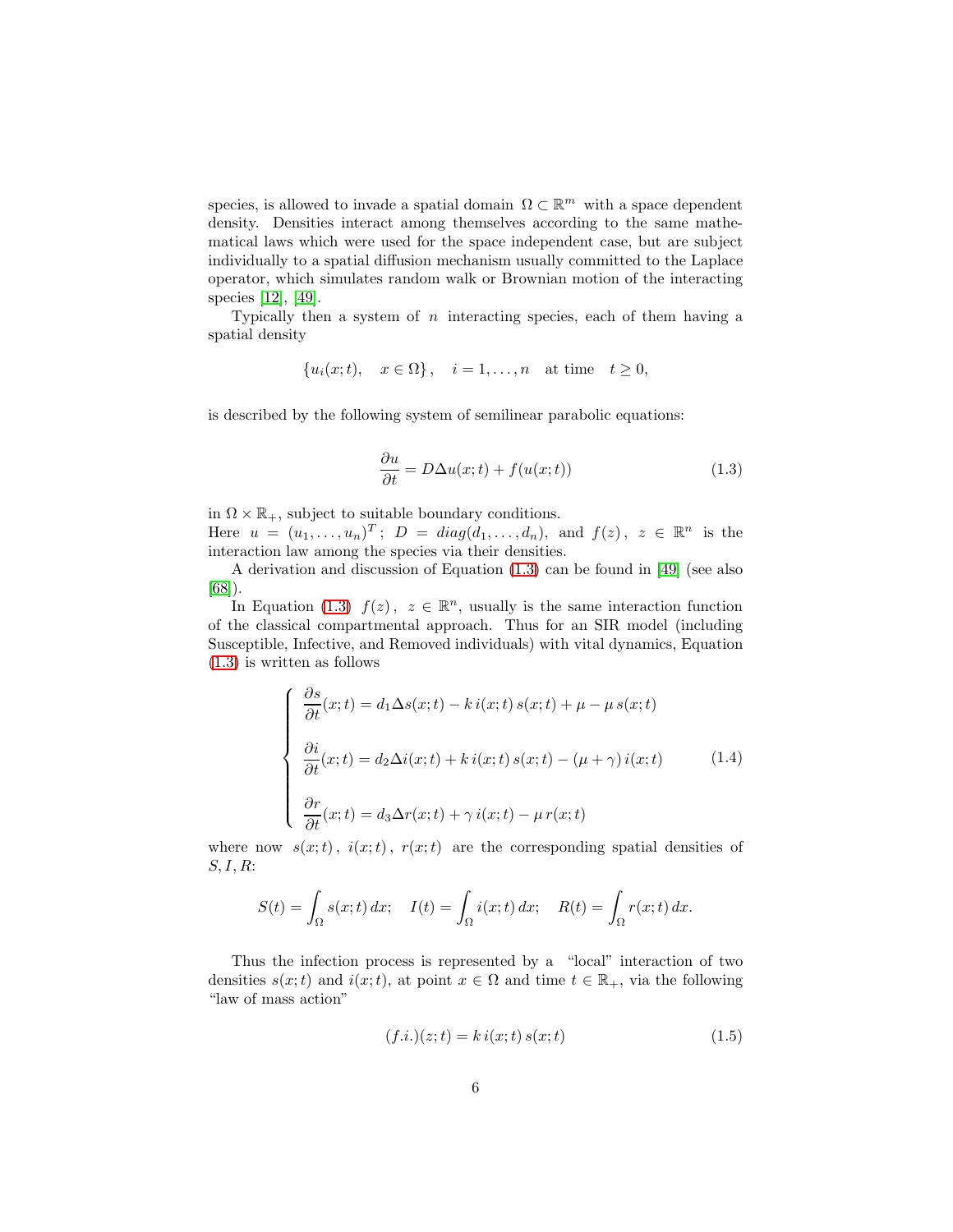In Kendall 's model [\[55\]](#page-24-9) [\(1.5\)](#page-5-1) is substituted by an "integral" interaction between the infectives and the susceptibles; the force of infection acting at point  $x \in \Omega$  and time  $t \in \mathbb{R}_+$  is given by

<span id="page-6-1"></span>
$$
g(i(\cdot;t))(x) = \int_{\Omega} k(x,x')\,i(x';t)\,dx',\tag{1.6}
$$

where  $k(x, x')$  describes the influence, by any reason, of the infectives located at any point  $x' \in \Omega$  on the susceptibles located at point  $x \in \Omega$ .

As a consequence the infection process is described now by

<span id="page-6-0"></span>
$$
(f.i.)(z;t) = g(i(\cdot;t))(x) s(x;t). \tag{1.7}
$$

Clearly we reobtain [\(1.5\)](#page-5-1) in the limiting case  $k(x, x') = \delta(x - x')$  (the Dirac function).

As one can see, [\(1.7\)](#page-6-0) better fits the philosophy introduced in Section 1 to allow  $q(I)$ , the force of infection due to the population of infectives, and acting on the susceptible population, to have a general form which case by case takes into account the possible mechanisms of transmission of the disease.

For Problem  $(1.4)$  we refer to the literature  $[11]$ ,  $[21]$ ,  $[41]$ ,  $[79]$ . For the case in  $(1.6)-(1.7)$  $(1.6)-(1.7)$  the emergence of travelling waves has been shown in [\[55\]](#page-24-9) and [\[11\]](#page-21-6). The analysis of the diffusion approximation of Kendall's model can be found in [\[54\]](#page-24-11).

When dealing with populations with an age structure, we may interpret the parameter  $z$  as the age-parameter so that the first model above is a model with intracohort interactions while the second one is a model with intercohort interactions (see e.g. [\[20\]](#page-21-8), and references therein).

A large literature on the subject can be found in [\[23\]](#page-22-3).

### 2 Specific examples

#### 2.1 Spatially structured man-environment-man epidemics

A widely accepted model for the spatial spread of epidemics in an habitat  $\Omega$ , via the environmental pollution produced by the infective population, e.g. via the excretion of pathogens in the environment, is the following one, as proposed in [\[21\]](#page-22-2), [\[22\]](#page-22-4) (see also [\[23\]](#page-22-3), and references therein). The model below is a more realistic generalization of a previous model proposed by one of the authors (V. C.) and his co-workers [\[27\]](#page-22-5), [\[25\]](#page-22-6), [\[30\]](#page-22-0) to describe fecal-orally transmitted diseases (cholera, typhoid fever, infectious hepatitis, etc.) which are typical for the European Mediterranean regions; it can anyhow be applied to other infections, and other regions, which are propagated by similar mechanisms (see e.g. [\[40\]](#page-23-7)); schistosomiasis in Africa is a typical additional example [\[67\]](#page-25-10).

<span id="page-6-2"></span>
$$
\begin{cases}\n\frac{\partial u_1}{\partial t}(x,t) = d_1 \Delta u_1(x,t) - a_{11} u_1(x,t) + \int_{\Omega} k(x,x') u_2(x',t) dx' \n\frac{\partial u_2}{\partial t}(x,t) = -a_{22} u_2(x,t) + g(u_1(x,t))\n\end{cases}
$$
\n(2.1)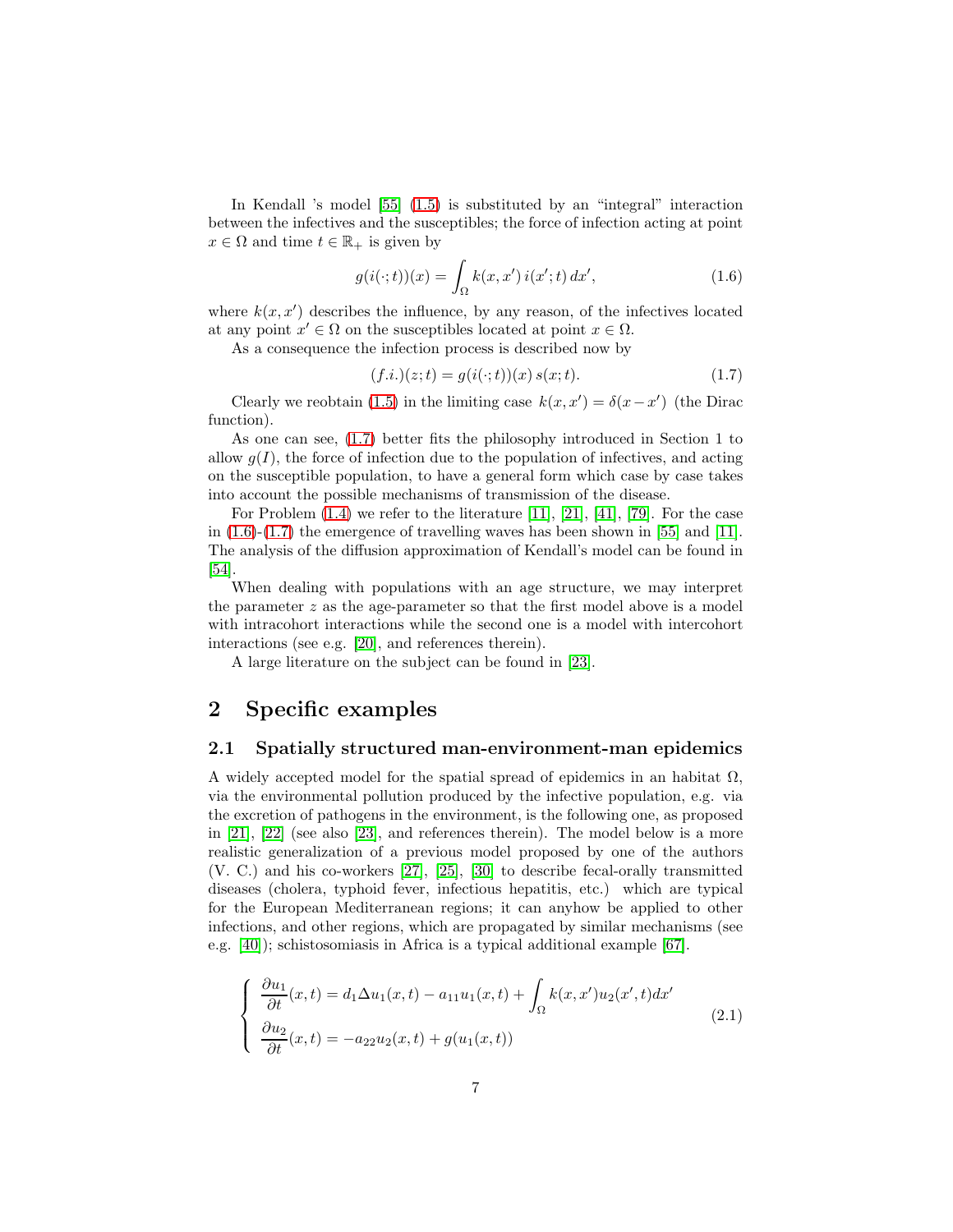in  $\Omega \subset \mathbf{R}^N$  ( $N \geq 1$ ), a nonempty bounded domain with a smooth boundary  $\partial\Omega$ ; for  $t \in (0, +\infty)$ , where  $a_{11} \geq 0$ ,  $a_{22} \geq 0$ ,  $d_1 > 0$  are constants.

- $u_1(x, t)$  denotes the concentration of the pollutant (pathogen material) at a spatial location  $x \in \overline{\Omega}$ , and a time  $t \geq 0$ ;
- $u_2(x, t)$  denotes the spatial distribution of the infective population.
- The terms  $-a_{11}u_1(x,t)$  and  $-a_{22}u_2(x,t)$  model natural decays.
- The total susceptible population is assumed to be sufficiently large with respect to the infective population, so that it can be taken as constant.

For this kind of epidemics the infectious agent is multiplied by the infective human population and then sent to the sea through the sewage; because of the peculiar eating habits of the population of these regions the agent may return via some diffusion-transport mechanism to any point of the habitat  $\Omega$ , where the infection process is further activated; thus the integral term

$$
\int_{\Omega} k(x, x') u_2(x', t) dx'
$$

expresses the fact that the pollution produced at any point  $x' \in \Omega$  of the habitat is made available at any other point  $x \in \Omega$ ; when dealing with human pollution, this may be due to either malfunctioning of the sewage system, or improper dispersal of sewage in the habitat. Linearity of the above integral operator is just a simplifying option.

The Laplace operator takes into account a simplified random dispersal of the infectious agent in the habitat  $\Omega$ , due to uncontrolled additional causes of dispersion (with a constant diffusion coefficient to avoid purely technical complications); we assume that the infective population does not diffuse (the case with diffusion would be here a technical simplification). As such, System [\(2.1\)](#page-6-2) can be adopted as a good model for the spatial propagation of an infection in agriculture and forests, too.

Finally, the local "incidence rate" at point  $x \in \Omega$ , and time  $t \geq 0$ , is given by

$$
(i.r.)(x,t) = g(u1(x,t)),
$$

depending upon the local concentration of the pollutant.

The parameters  $a_{11}$  and  $a_{22}$  are intrinsic decay parameters of the two populations.

### 2.2 Seasonality.

If we wish to model a large class of fecal-oral transmitted infectious diseases, such as typhoid fever, infectious hepatitis, cholera, etc., we may include the possible seasonal variability of the environmental conditions, and their impact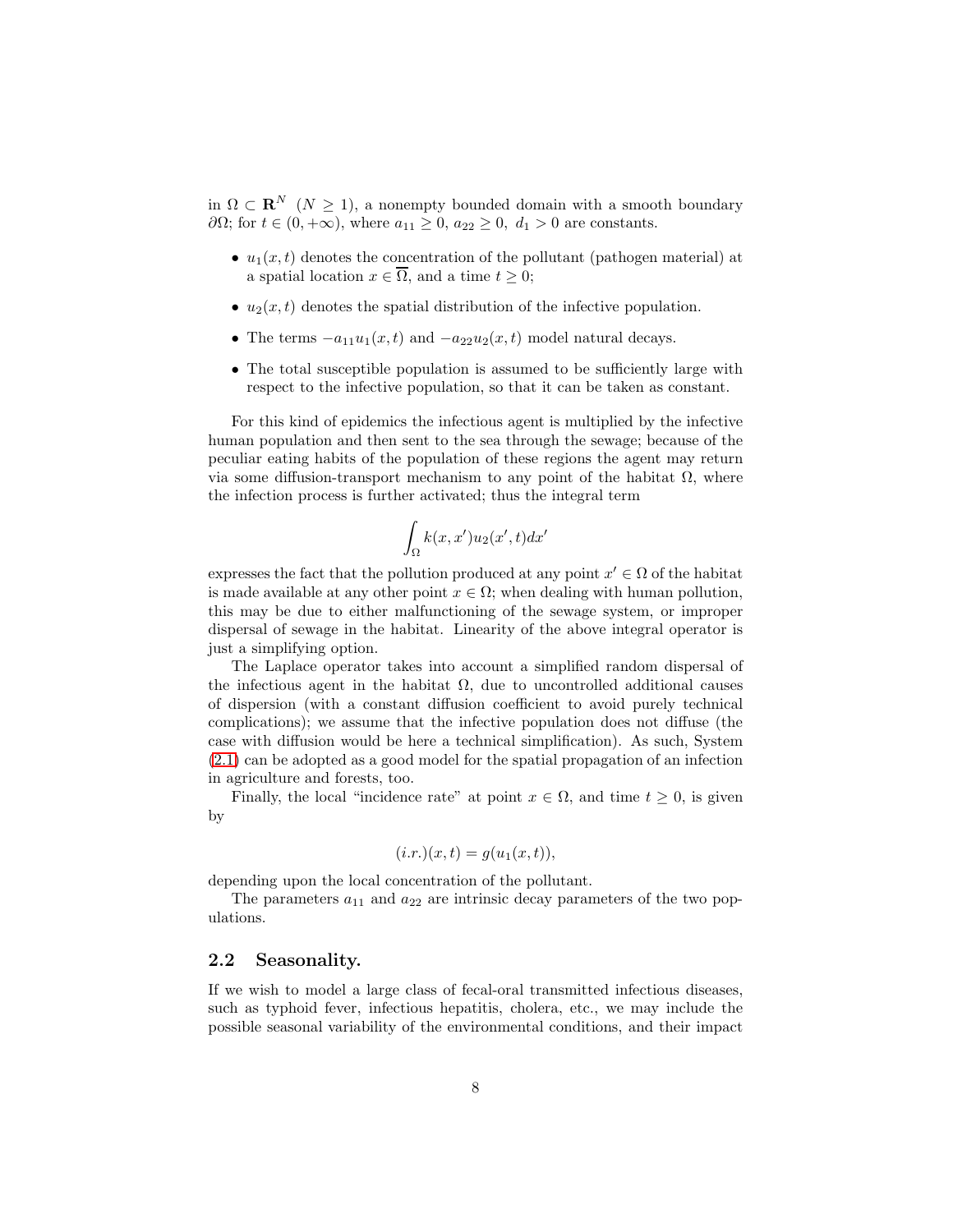on the habits of the susceptible population, so that the relevant parameters are assumed periodic in time, all with the same period  $T \in (0, +\infty)$ .

As a purely technical simplification, we may assume that only the incidence rate is periodic, and in particular that it can be expressed as

$$
(i.r.)(x,t) = h(t, u_1(x,t)) = p(t)g(u_1(x,t)),
$$

where  $h$ , the functional dependence of the incidence rate upon the concentration of the pollutant, can be chosen as in the time homogeneous case, with possible behaviors as shown in Figure [2.](#page-4-0)

The explicit time dependence of the incidence rate is given via the function  $p(\cdot)$ , which is assumed to be a strictly positive, continuous and T−periodic function of time; i.e. for any  $t \in \mathbb{R}$ ,

$$
p(t) = p(t + T).
$$

**Remark 1.** The results can be easily extended to the case in which also  $a_{11}$ ,  $a_{22}$  and k are T−periodic functions.

In [\[22\]](#page-22-4) the above model was studied, and sufficient conditions were given for either the asymptotic extinction of an epidemic outbreak, or the existence and stability of an endemic state; while in [\[29\]](#page-22-7) the periodic case was additionally studied, and sufficient conditions were given for either the asymptotic extinction of an epidemic outbreak, or the existence and stability of a periodic endemic state with the same period of the parameters.

#### 2.3 Saddle point behaviour.

The choice of q has a strong influence on the dynamical behavior of system  $(2.1)$ . The case in which  $g$  is a monotone increasing function with constant concavity has been analyzed in an extensive way (see [\[23\]](#page-22-3), [\[26\]](#page-22-8), [\[28\]](#page-22-9)); concavity leads to the existence (above a parameter threshold) of exactly one nontrivial endemic state and to its global asymptotic stability. In order to better clarify the situation, consider first the spatially homogeneous case (ODE system) associated with system [\(2.1\)](#page-6-2); namely

<span id="page-8-0"></span>
$$
\begin{cases}\n\frac{dz_1}{dt}(t) = -a_{11}z_1(t) + a_{12}z_2(t) \\
\frac{du_2}{dt}(t) = -a_{22}z_2(t) + g(z_1(t))\n\end{cases}
$$
\n(2.2)

In [\[28\]](#page-22-9) and [\[67\]](#page-25-10) the bistable case (in which system [\(2.2\)](#page-8-0) may admit two nontrivial steady states, one of which is a saddle point in the phase plane) was obtained by assuming that the force of infection, as a function of the concentration of the pollutant, is sigma shaped. In [\[67\]](#page-25-10) this shape had been obtained as a consequence of the sexual reproductive behavior of the schistosomes. In [\[28\]](#page-22-9) (see also [\[27\]](#page-22-5)) the case of fecal-oral transmitted diseases was considered; an interpretation of the sigma shape of the force of infection was proposed to model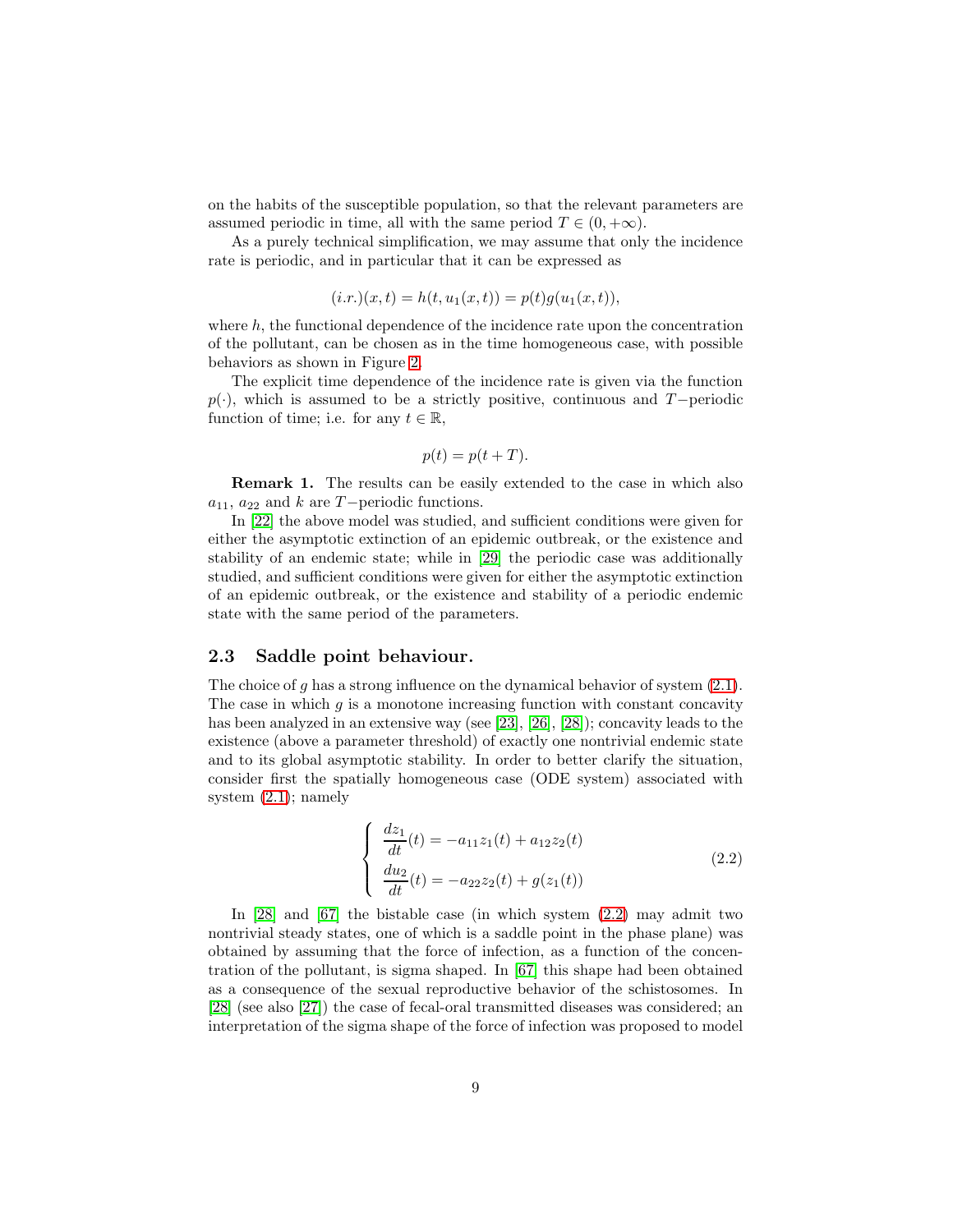the response of the immune system to environmental pollution: the probability of infection is negligible at low concentrations of the pollutant, but increases with larger concentrations; it then becomes concave and saturates to some finite level as the concentration of pollutant increases without limit.

Let us now refer to the following simplified form of System  $(2.1)$ , where as kernel we have taken  $k(x, x') = a_{12}\delta(x - x')$ ,

<span id="page-9-0"></span>
$$
\begin{cases}\n\frac{\partial u_1}{\partial t}(x,t) = d_1 \Delta u_1(x,t) - a_{11} u_1(x,t) + a_{12} u_2(x,t) \\
\frac{\partial u_2}{\partial t}(x,t) = -a_{22} u_2(x,t) + g(u_1(x,t))\n\end{cases}
$$
\n(2.3)

The concavity of  $g$  induces concavity of its evolution operator, which, together with the monotonicity induced by the quasi monotonicity of the reaction terms in [\(2.3\)](#page-9-0), again imposes uniqueness of the possible nontrivial endemic state. On the other hand, in the case where  $g$  is sigma shaped, monotonicity of the solution operator is preserved, but as we have already observed in the ODE case, uniqueness of nontrivial steady states is no longer guaranteed. Furthermore, the saddle point structure of the phase space cannot be easily transferred from the ODE to the PDE case, as discussed in [\[28\]](#page-22-9), [\[33\]](#page-22-10). In [\[28\]](#page-22-9), homogeneous Neumann boundary conditions were analyzed; in this case nontrivial spatially homogeneous steady states are still possible. But when we deal with homogeneous Dirichlet boundary conditions or general third-type boundary conditions, nontrivial spatially homogeneous steady states are no longer allowed. In [\[33\]](#page-22-10) this problem was faced in more detail; the steady-state analysis was carried out and the bifurcation pattern of nontrivial solutions to system [\(2.3\)](#page-9-0) was determined when subject to homogeneous Dirichlet boundary conditions. When the diffusivity of the pollutant is small, the existence of a narrow bell-shaped steady state was shown, representing very likely a saddle point for the dynamics of [\(2.3\)](#page-9-0). Numerical experiments confirm the bistable situation: "small" outbreaks stay localized under this bell-shaped steady state, while "large" epidemics tend to invade the whole habitat.

#### 2.4 Boundary feedback

An interesting problem concerns the case of boundary feedback of the pollutant, which has been proposed in [\[26\]](#page-22-8), and further analyzed in [\[32\]](#page-22-11); an optimal control problem has been later analyzed in [\[9\]](#page-21-9).

In this case the reservoir of the pollutant generated by the human population is spatially separated from the habitat by a boundary through which the positive feedback occurs. A model of this kind has been proposed as an extension of the ODE model for fecal-oral transmitted infections in Mediterranean coastal regions presented in [\[30\]](#page-22-0).

For this kind of epidemics the infectious agent is multiplied by the infective human population and then sent to the sea through the sewage system; because of the peculiar eating habits of the population of these regions, the agent may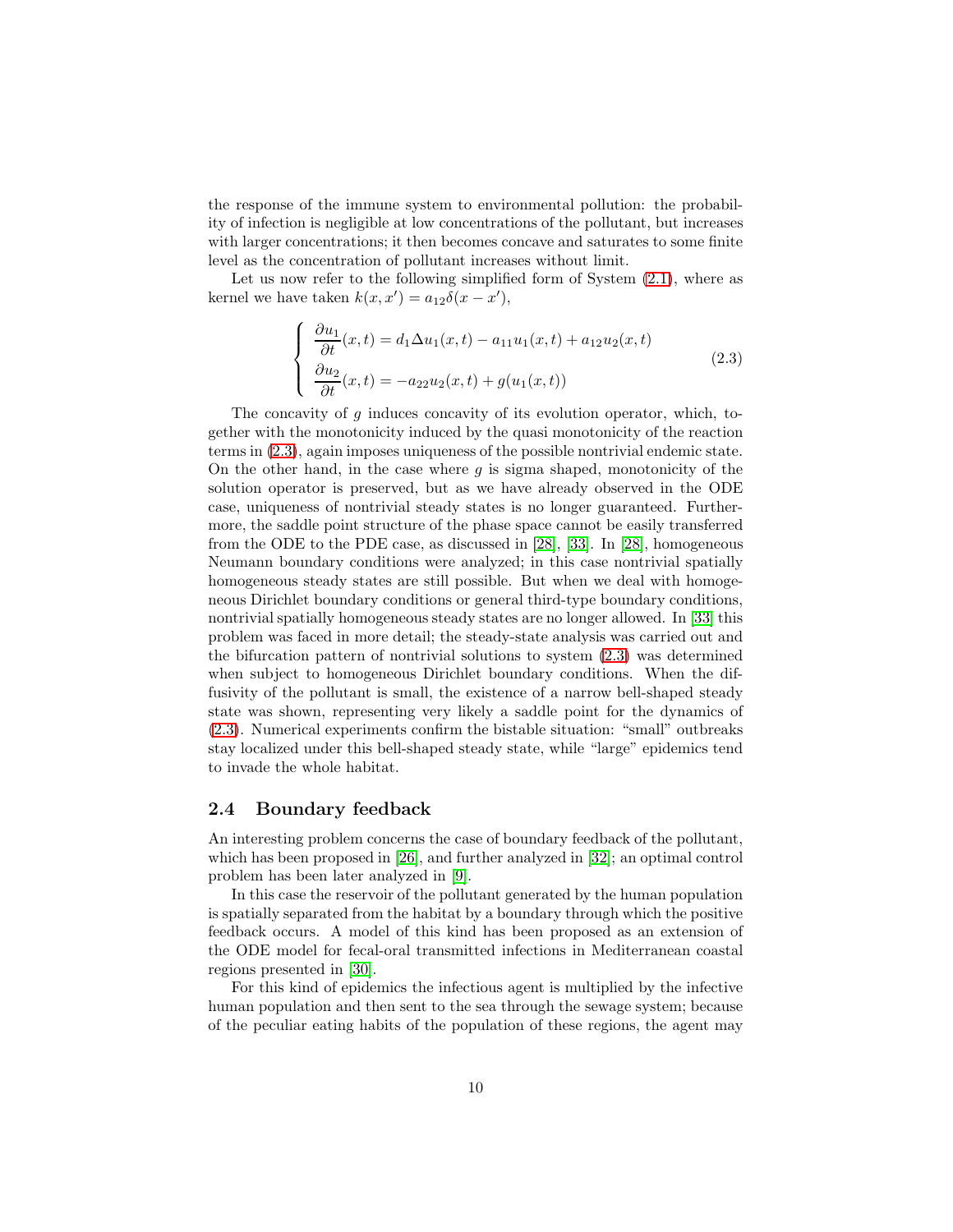return via some diffusion-transport mechanism to any point of the habitat, where the infection process is restarted.

The mathematical model is based on the following system of evolution equations:

$$
\begin{cases}\n\frac{\partial u_1}{\partial t}(x;t) = \Delta u_1(x;t) - a_{11}u_1(x;t) \\
\frac{\partial u_2}{\partial t}(x;t) = -a_{22}u_2(x;t) + g(u_1(x;t))\n\end{cases}
$$

in  $\Omega \times (0, +\infty)$ , subject to the following boundary condition

$$
\frac{\partial u_1}{\partial \nu}(x;t) + \alpha u_1(x;t) = \int_{\Omega} k(x,x')u_2(x';t) dx'
$$

on  $\partial\Omega \times (0, +\infty)$ , and also subject to suitable initial conditions.

Here  $\Delta$  is the usual Laplace operator modelling the random dispersal of the infectious agent in the habitat; the human infective population is supposed not to diffuse. As usual  $a_{11}$  and  $a_{22}$  are positive constants. In the boundary condition the left hand side is the general boundary operator  $B := \frac{\partial}{\partial \nu} + \alpha(\cdot)$ associated with the Laplace operator; on the right hand side the integral operator

$$
H[u_2(\cdot,t)](x) := \int_{\Omega} k(x,x')u_2(x';t) dx'
$$

describes boundary feedback mechanisms, according to which the infectious agent produced by the human infective population at time  $t > 0$ , at any point  $x' \in \Omega$ , is available, via the transfer kernel  $k(x, x')$ , at a point  $x \in \partial\Omega$ .

Clearly the boundary  $\partial\Omega$  of the habitat  $\Omega$  can be divided into two disjoint parts: the sea shore  $\Gamma_1$  through which the feedback mechanism may occur, and  $\Gamma_2$  the boundary on the land, at which we may assume complete isolation.

The parameter  $\alpha(x)$  denotes the rate at which the infectious agent is wasted away from the habitat into the sea along the sea shore. Thus one may well assume that

$$
\alpha(x), \quad k(x, \cdot) = 0, \quad \text{for } x \in \Gamma_2.
$$

A relevant assumption, of great importance in the control problems that we have been facing later, is that the habitat  $\Omega$  is "epidemiologically" connected to its boundary by requesting that

for any 
$$
x' \in \Omega
$$
 there exists some  $x \in \Gamma_1$  such that  $k(x, x') > 0$ .

This means that from any point of the habitat infective individuals contribute to polluting at least some point on the boundary (the sea shore).

In the above model delays had been neglected and the feedback process had been considered to be linear; various extensions have been considered in subsequent literature.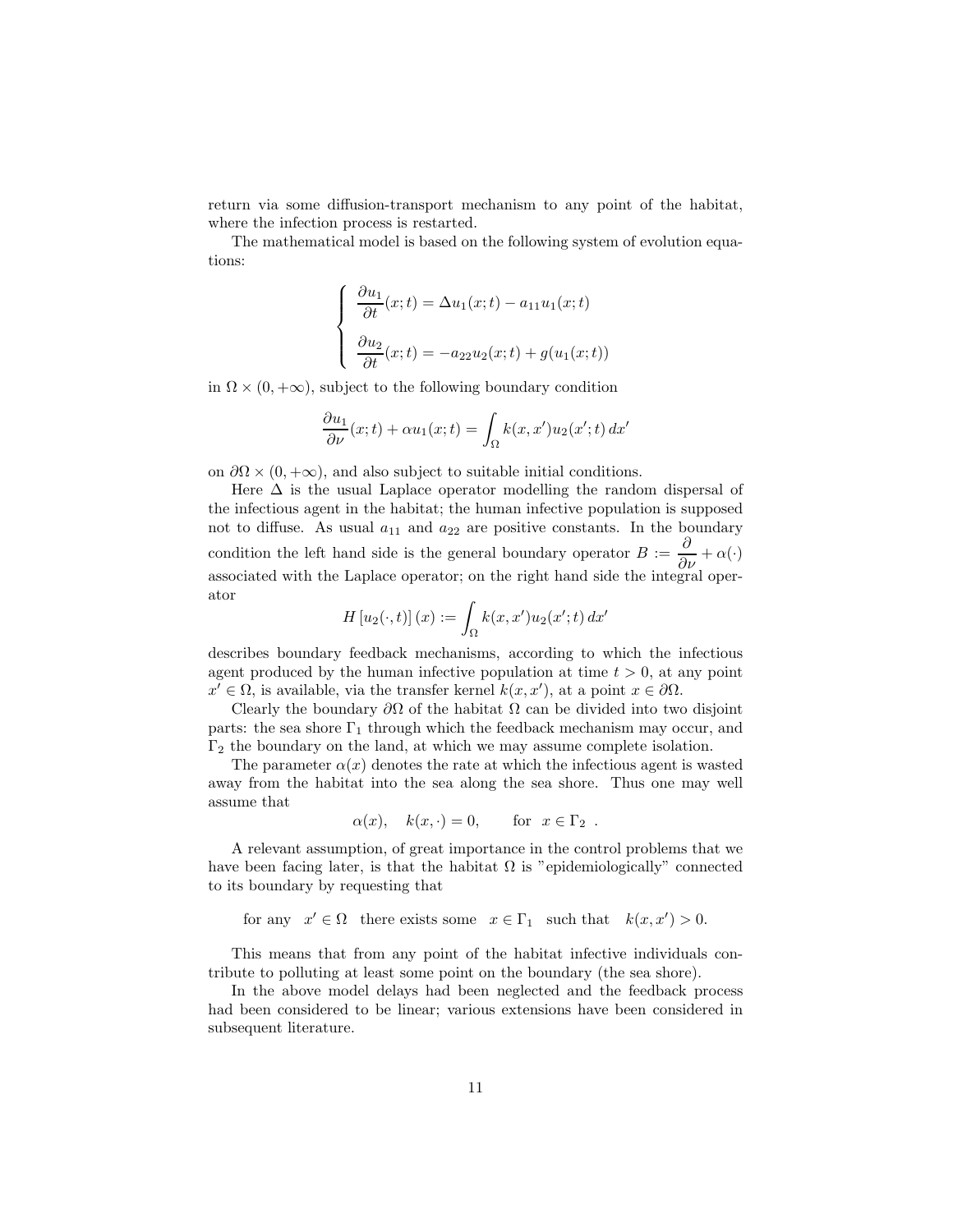#### 2.5 Malaria

Malaria is found throughout the tropical and subtropical regions of the world and causes more than 300 million acute illnesses and at least one million deaths annually [\[81\]](#page-26-3), especially in Africa. Human malaria is caused by one or a combination of four species of plasmodia: Plasmodium falciparum, P. vivax, P. malariae, and P. ovale. The parasites are transmitted through the bite of infected female mosquitoes of the genus Anopheles. Mosquitoes can become infected by feeding on the blood of infected people, and the parasites then undergo another phase of reproduction in the infected mosquitoes.

The earliest attempt to provide a quantitative understanding of the dynamics of malaria transmission was that of Ross [\[70\]](#page-25-0). Ross' models consisted of a few differential equations to describe changes in densities of susceptible and infected people, and susceptible and infected mosquitoes. Macdonald [\[63\]](#page-25-11) extended Ross' basic model, analyzed several factors contributing to malaria transmission, and concluded that "the least influence is the size of the mosquito population, upon which the traditional attack has always been made".

The work of Macdonald had a very beneficial impact on the collection, analysis, and interpretation of epidemic data on malaria infection [\[65\]](#page-25-12) and guided the enormous global malaria-eradication campaign of his era.

The classical Ross-Macdonald model is highly simplified. Subsequent contributions have been made to extend the Ross-Macdonald malaria models considering a variety of epidemiological features of malaria [\[10\]](#page-21-10), [\[42\]](#page-23-8) (see also [\[15\]](#page-21-11), [\[37\]](#page-23-9), [\[38\]](#page-23-10), [\[45\]](#page-23-11), [\[57\]](#page-24-12), [\[71\]](#page-25-13), [\[75\]](#page-25-14)).

Here we will consider an oversimplified model, concentrating on a problem of possible eradication of a spatially structured malaria epidemic, by acting on the segregation of the human and the mosquito populations via e.g. treated bednets (see e.g. [\[77\]](#page-25-15)).

Following recent papers by Ruan et al [\[71\]](#page-25-13), and Chamchod and Britton [\[36\]](#page-23-12), we divide the human population into two classes, susceptible and infectious, whereas the mosquito population is divided into three classes, susceptible, infectious, and removed because of death. Suppose that the infection in the human does not result death or isolation. For the transmission of the pathogen, it is assumed that a susceptible human can receive the infection only by contacting with infective mosquitos, and a susceptible mosquito can receive the infection only from the infectious human.

For simplicity, assume the total populations of both humans and mosquitoes are constants and denoted by H and M, respectively. Let  $X(t)$  and  $Y(t)$  denote the numbers of infected humans and mosquitoes at time  $t$ , respectively. Let  $a$ be the rate of biting on humans by a single mosquito (number of bites per unit time). Then the number of bites on humans per unit time per human is  $\frac{a}{H}$ . If b is the proportion of infected bites on humans that produce an infection, the interaction between the infected mosquitoes  $Y(t)$  and the uninfected humans  $H - X(t)$  will produce new infected humans at a rate of of  $\frac{a}{H}b(H - X(t))Y(t)$ . Malaria on humans is an SIS system for which human infectives after recovery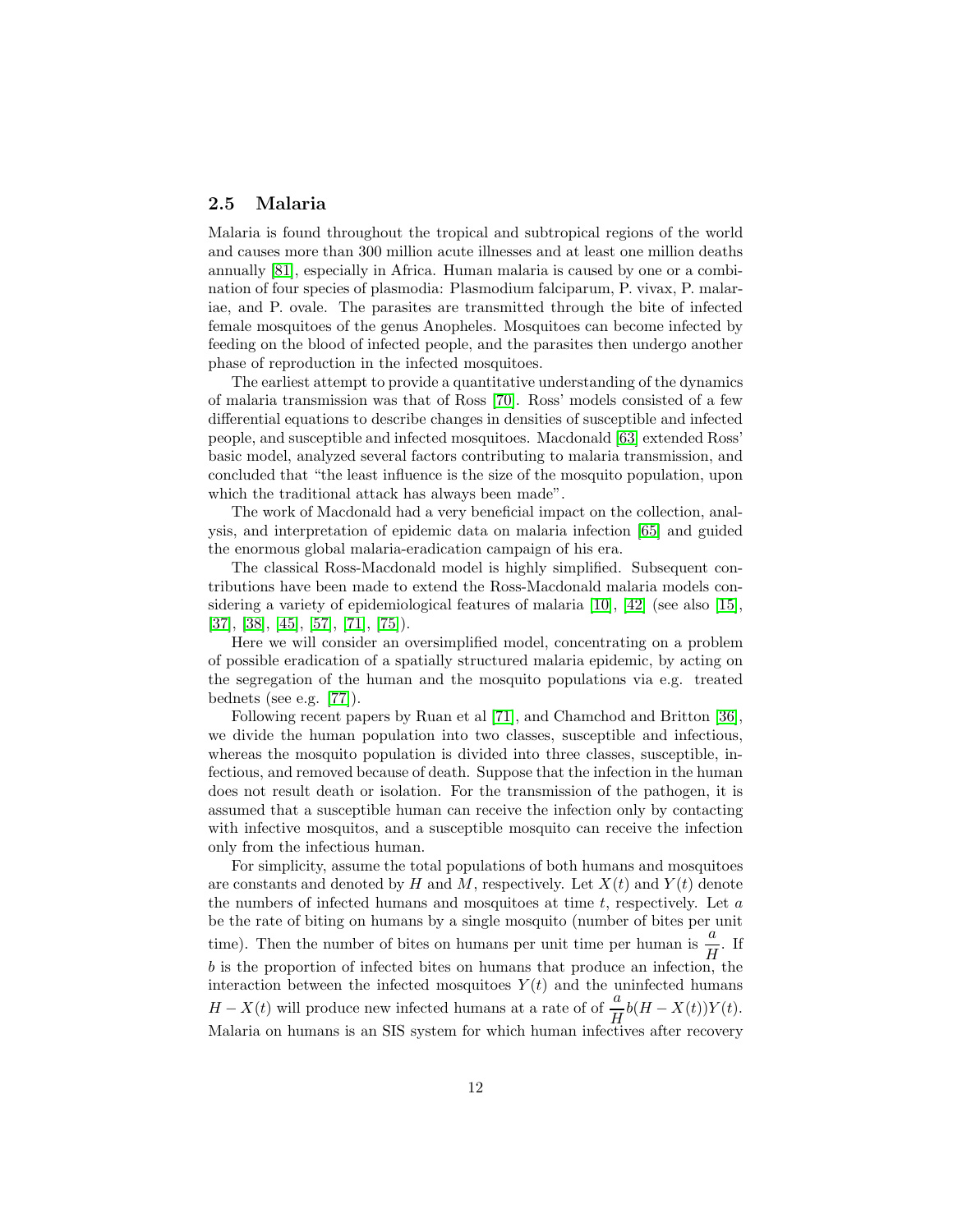go back in the susceptible state; we will denote by  $r$  the per capita rate of recovery in humans so that  $1/r$  is the duration of the disease in humans [\[23\]](#page-22-3).

Therefore, the equation for the rate of change in the number of infected humans is

$$
\frac{dX}{dt} = -rX(t) + \frac{a}{H}b(H - X(t))Y(t).
$$

Similarly, if  $\mu$  is the per capita rate of mortality in mosquitoes, so that  $1/\mu$ is the life expectancy of mosquitoes, and  $c$  is the transmission efficiency from humans to mosquito, then we have the equation for the rate of change in the number of infected mosquitoes:

$$
\frac{dY}{dt} = -\mu Y(t) + \frac{a}{H}cX(t)(M - Y(t)).
$$

Here we wish to consider a spatially structured system, so that we will refer to spatial densities of infected humans and infected mosquitoes. Specifically, let  $u_1(x, t)$  denote the spatial density of the population of infected mosquitoes at a spatial location  $x \in \overline{\Omega}$  and a time  $t \geq 0$ ; while  $u_2(x, t)$  denotes the spatial distribution of the human infective population. In accordance with the above, the spatial density  $C(x)$  of the total human population will be assumed constant in time, so that  $C(x)-u_2(x,t)$  will provide the spatial distribution of susceptible humans, at a spatial location  $x \in \overline{\Omega}$  and a time  $t \geq 0$ .

Hence the "local incidence" for humans, at point  $x \in \overline{\Omega}$ , and time  $t \geq 0$ , is taken of the form

$$
(i.r.)H(x,t) = g(u1(x,t), u2(x,t)) = (C(x) - u2(x,t))h(u1(x,t)),
$$

depending upon the local densities of both populations via a suitable functional response h.

As pointed out in [\[65\]](#page-25-12), seasonality of the aggressivity to humans by the mosquito population might also be considered in the functional response  $h$ ; this has been a topic of the authors research programme in [\[29\]](#page-22-7), and [\[5\]](#page-20-1), [\[4\]](#page-20-2).

As proposed in [\[15\]](#page-21-11), we will include spatial diffusion of the infective mosquito population (with constant diffusion coefficient to avoid purely technical complications), but we assume that the human population does not diffuse.

On the other hand, inspired by previous models for spatially structured man-environment epidemics (see e.g. [\[22\]](#page-22-4)), we will modify the infection term of mosquitoes  $\frac{a}{\tau}$  $\frac{d}{dt}cX(t)(M-Y(t))$  as follows.

Given a habitat  $\Omega \subset \mathbf{R}^N$   $(N \geq 2)$  (which is a nonempty bounded domain with a smooth boundary  $\partial\Omega$ ), we assume that the total susceptible mosquito population is so large that it can be considered time and space independent; further we consider the fact that the infected mosquitoes at a location  $x \in \Omega$ and a time  $t \geq 0$  is due to contagious bites to human infectives at any point  $x' \in \Omega$  of the habitat, within a spatial neighborhood of x represented by a suitable probability kernel  $k(x', x)$ , depending on the specific structure of the local ecosystem; as a trivial simplification one may assume  $k(\cdot, x)$  as a Gaussian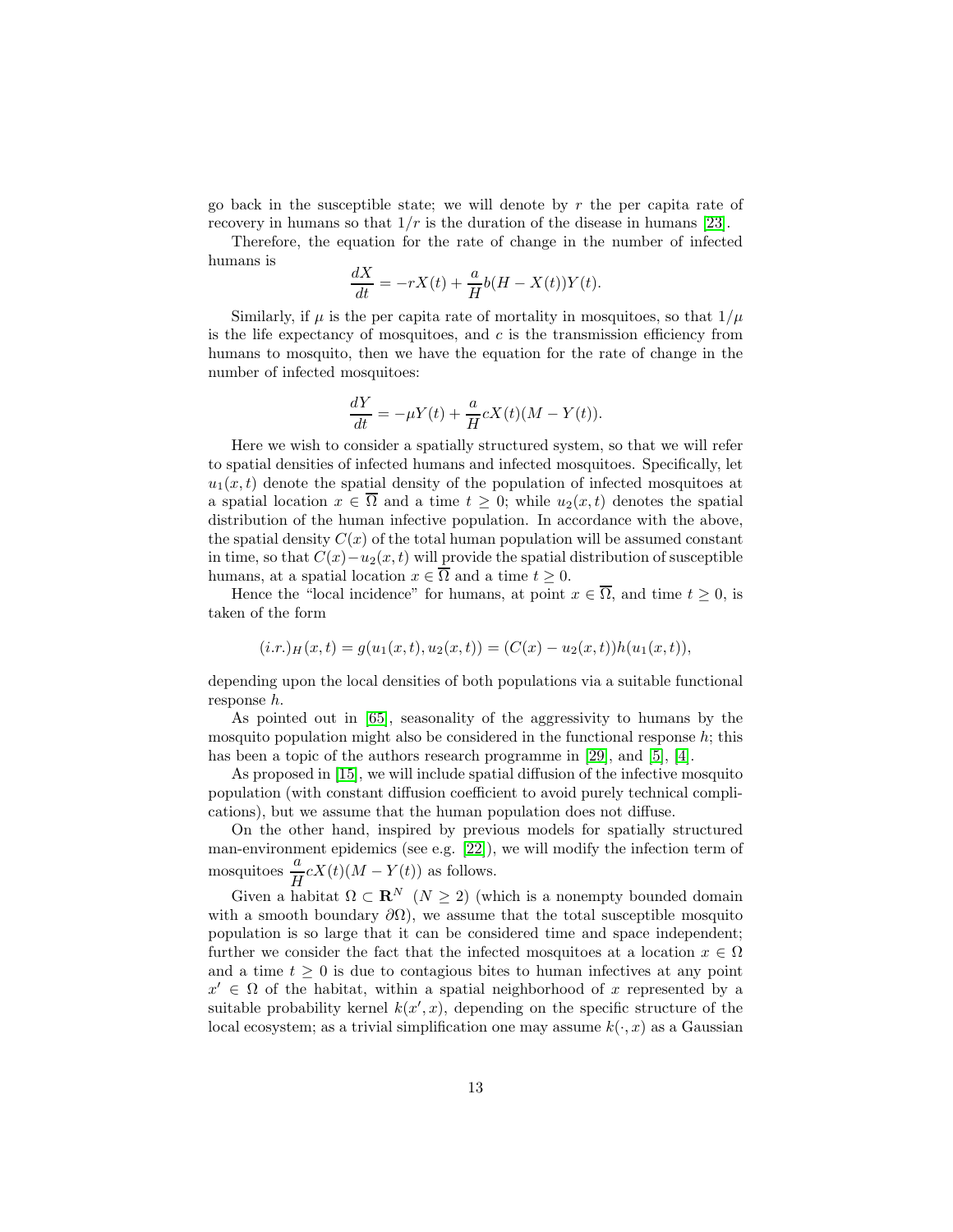density centered at x; hence the "local incidence" for mosquitoes, at point  $x \in$  $\Omega$ , and time  $t \geq 0$ , is taken as

$$
(i.r.)M(x,t) = \int_{\Omega} k(x, x')u_2(x', t)dx'
$$

Finally, from now on, we will denote by  $-a_{11}u_1(x, t)$  the natural decay of the infected mosquito population, while  $-a_{22}u_2(x,t)$  will denote the recovery rate (back to susceptibility) of the human infective population.

All the above leads to the following over simplified model for the spatial spread of malaria epidemics, in which we have ignored the possible acquired immunity of humans after exposure to the contagion, the possible differentiation of the mosquito population, etc. (see e.g. [\[57\]](#page-24-12)).

$$
\begin{cases}\n\frac{\partial u_1}{\partial t}(x,t) = d_1 \Delta u_1(x,t) - a_{11} u_1(x,t) + \int_{\Omega} k(x,x') u_2(x',t) dx' \\
\frac{\partial u_2}{\partial t}(x,t) = -a_{22} u_2(x,t) + g(u_1(x,t), u_2(x,t))\n\end{cases}
$$

in  $\Omega \times (0, +\infty)$ , where  $a_{11} > 0$ ,  $a_{22} > 0$ ,  $d_1 > 0$  are constant.

# 3 Regional Control: Think Globally, Act Locally

Let us now go back to System [\(2.1\)](#page-6-2) in  $\Omega \subset \mathbb{R}^N$  ( $N \geq 1$ ), a nonempty bounded domain with a smooth boundary  $\partial\Omega$ ; for  $t \in (0, +\infty)$ , where  $a_{11} \geq 0$ ,  $a_{22} \geq$ 0,  $d_1 > 0$  are constants.

The public health concern consists of providing methods for the eradication of the disease in the relevant population, as fast as possible. On the other hand, very often the entire domain  $\Omega$ , of interest for the epidemic, is either unknown, or difficult to manage for an affordable implementation of suitable environmental sanitation programmes. Think of malaria, schistosomiasis, and alike, in Africa, Asia, etc.

This has led the second author, in a discussion with Jacques Louis Lions in 1989, to suggest that it might be sufficient to implement such programmes only in a given subregion  $\omega \subset \Omega$ , conveniently chosen so to lead to an effective (exponentially fast) eradication of the epidemic in the whole habitat  $\Omega$ . Though, a satisfactory mathematical treatment of this issue has been obtained only few years later in [\[2\]](#page-20-3). This practice may have an enormous importance in real cases with respect to both financial and practical affordability. Further, since we propose to act on the elimination of the pollution only, this practice means an additional nontrivial social benefit on the human population, since it would not be limited in his social and alimentation habits.

In this section a review is presented of some results obtained by the authors, during 2002-2012, concerning stabilization (for both the time homogeneous case and the periodic case). Conditions have been provided for the exponential decay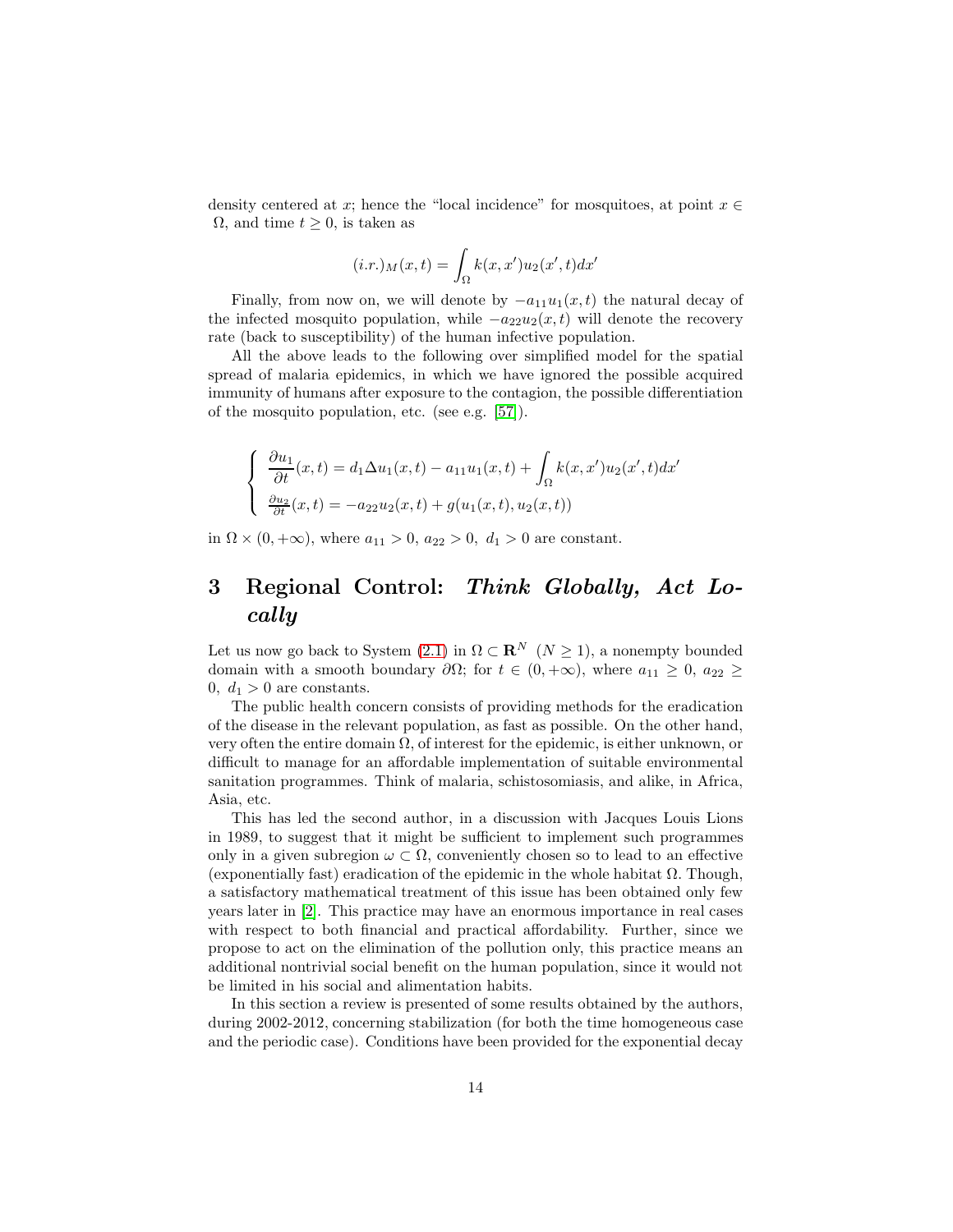

Figure 3: Think Globally, Act Locally.

of the epidemic in the whole habitat  $\Omega$ , based on the elimination of the pollutant in a subregion  $\omega \subset \Omega$ . The case of homogeneous third type boundary conditions has been considered, including the homogeneous Neumann boundary conditions (to mean complete isolation of the habitat):

$$
\frac{\partial u_1}{\partial \nu}(x,t) + \alpha u_1(x,t) = 0 \quad \text{on } \partial\Omega \times (0,+\infty),
$$

where  $\alpha \geq 0$  is a constant.

For the time homogeneous case the following assumptions have been taken:

- (H1)  $g : \mathbb{R} \to [0, +\infty)$  is a function satisfying
	- a)  $g(x) = 0$ , for  $x \in (-\infty, 0]$ ,
	- b)  $g$  is Lipschitz continuous and increasing,
	- c)  $g(x) \le a_{21}x$ , for any  $x \in [0, +\infty)$ , where  $a_{21} > 0$ ;

(H2)  $k \in L^{\infty}(\Omega \times \Omega)$ ,  $k(x, x') \geq 0$  a.e. in  $\Omega \times \Omega$ ,

$$
\int_{\Omega} k(x, x')dx > 0 \quad \text{a.e. } x' \in \Omega;
$$

(**H3**)  $u_1^0, u_2^0 \in L^{\infty}(\Omega)$ ,  $u_1^0(x), u_2^0(x) \ge 0$  a.e. in  $\Omega$ .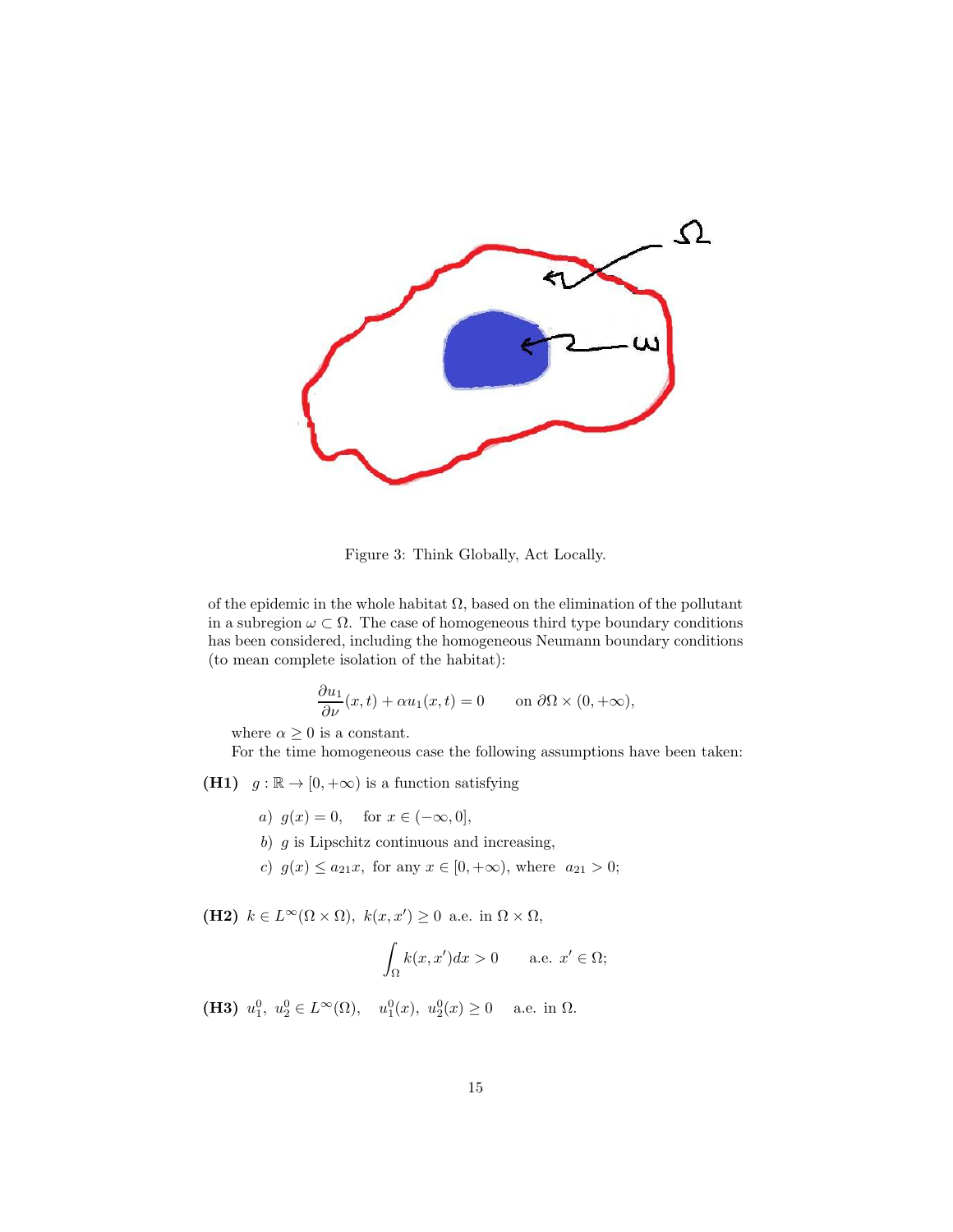Let  $\omega \subset \Omega$  be a nonempty subdomain with a smooth boundary and  $\Omega \setminus \overline{\omega}$ a domain. Denote by  $\chi_{\omega}$  the characteristic function of  $\omega$  (we use the convention

$$
\chi_{\omega}(x)h(x) = 0, \qquad x \in \mathbf{R}^N \setminus \overline{\omega},
$$

even if function h is not defined on the whole set  $\mathbb{R}^N \setminus \overline{\omega}$ .

Our goal is to study the controlled system

$$
\begin{cases}\n\frac{\partial u_1}{\partial t}(x,t) = d_1 \Delta u_1(x,t) - a_{11} u_1(x,t) + \int_{\Omega} k(x,x') u_2(x',t) dx' \\
+ \chi_{\omega}(x) v(x,t), & (x,t) \in \Omega \times (0, +\infty) \\
\frac{\partial u_1}{\partial \nu}(x,t) + \alpha u_1(x,t) = 0, & (x,t) \in \partial \Omega \times (0, +\infty) \\
\frac{\partial u_2}{\partial t}(x,t) = -a_{22} u_2(x,t) + g(u_1(x,t)), & (x,t) \in \Omega \times (0, +\infty) \\
u_1(x,0) = u_1^0(x), \quad u_2(x,0) = u_2^0(x), & x \in \Omega,\n\end{cases}
$$

subject to a control  $v \in L^{\infty}_{loc}(\overline{\omega} \times [0, +\infty))$  (which implies that  $supp(v(t)) \subset \overline{\omega}$ for  $t \geq 0$ ).

We have to mention that existence, uniqueness and nonnegativity of a solu-tion to the above system can be proved as in [\[14\]](#page-21-12). The nonnegativity of  $u_1$  and  $u_2$  is a natural requirement due to the biological significance of  $u_1$  and  $u_2$ .

**Definition 3.1.** We say that our system is *zero-stabilizable* if for any  $u_1^0$  and  $u_2^0$  satisfying (H3) a control  $v \in L^{\infty}_{loc}(\overline{\omega} \times [0, +\infty))$  exists such that the solution  $(u_1, u_2)$  satisfies

$$
u_1(x,t) \ge 0
$$
,  $u_2(x,t) \ge 0$ , a.e.  $x \in \Omega$ , for any  $t \ge 0$ 

and

$$
\lim_{t \to \infty} ||u_1(t)||_{L^{\infty}(\Omega)} = \lim_{t \to \infty} ||u_2(t)||_{L^{\infty}(\Omega)} = 0.
$$

**Definition 3.2.** We say that our system is locally zero-stabilizable if there exists  $r_0 > 0$  such that for any  $u_1^0$  and  $u_2^0$  satisfying (H3) and  $||u_1^0||_{L^\infty(\Omega)}$ ,  $||u_2^0||_{L^\infty(\Omega)} \le$  $r_0$ , there exists  $v \in L^{\infty}_{loc}(\overline{\omega} \times [0, +\infty))$  such that the solution  $(u_1, u_2)$  satisfies  $u_1(x,t) \geq 0$ ,  $u_2(x,t) \geq 0$  a.e.  $x \in \Omega$ , for any  $t \geq 0$  and  $\lim_{t \to +\infty} ||u_1(t)||_{L^{\infty}(\Omega)} =$  $\lim_{t\to+\infty}||u_2(t)||_{L^{\infty}(\Omega)}=0.$ 

Remark 2. It is obvious that if a system is zero-stabilizable, then it is also locally zero-stabilizable.

A stabilization result for our system, in the case of time independent  $g$ , had been obtained in [\[2\]](#page-20-3). In case of stabilizability a complicated stabilizing control had been provided. A stronger result (which indicates also a simpler stabilizing control) has been established in [\[3\]](#page-20-4) using a different approach. Later, in [\[4\]](#page-20-2) the authors have further extended the main results to the case of a time T−periodic function  $g$  and provided a very simple stabilizing feedback control.

In [\[3\]](#page-20-4), by Krein-Rutman Theorem, it has been shown that

$$
\begin{cases}\n-d_1 \Delta \varphi + a_{11} \varphi - \frac{a_{21}}{a_{22}} \int_{\Omega} k(x, x') \varphi(x') dx' = \lambda \varphi, & x \in \Omega \setminus \overline{\omega} \\
\varphi(x) = 0, & x \in \partial \omega \\
\frac{\partial \varphi}{\partial \nu}(x) + \alpha \varphi(x) = 0, & x \in \partial \Omega,\n\end{cases}
$$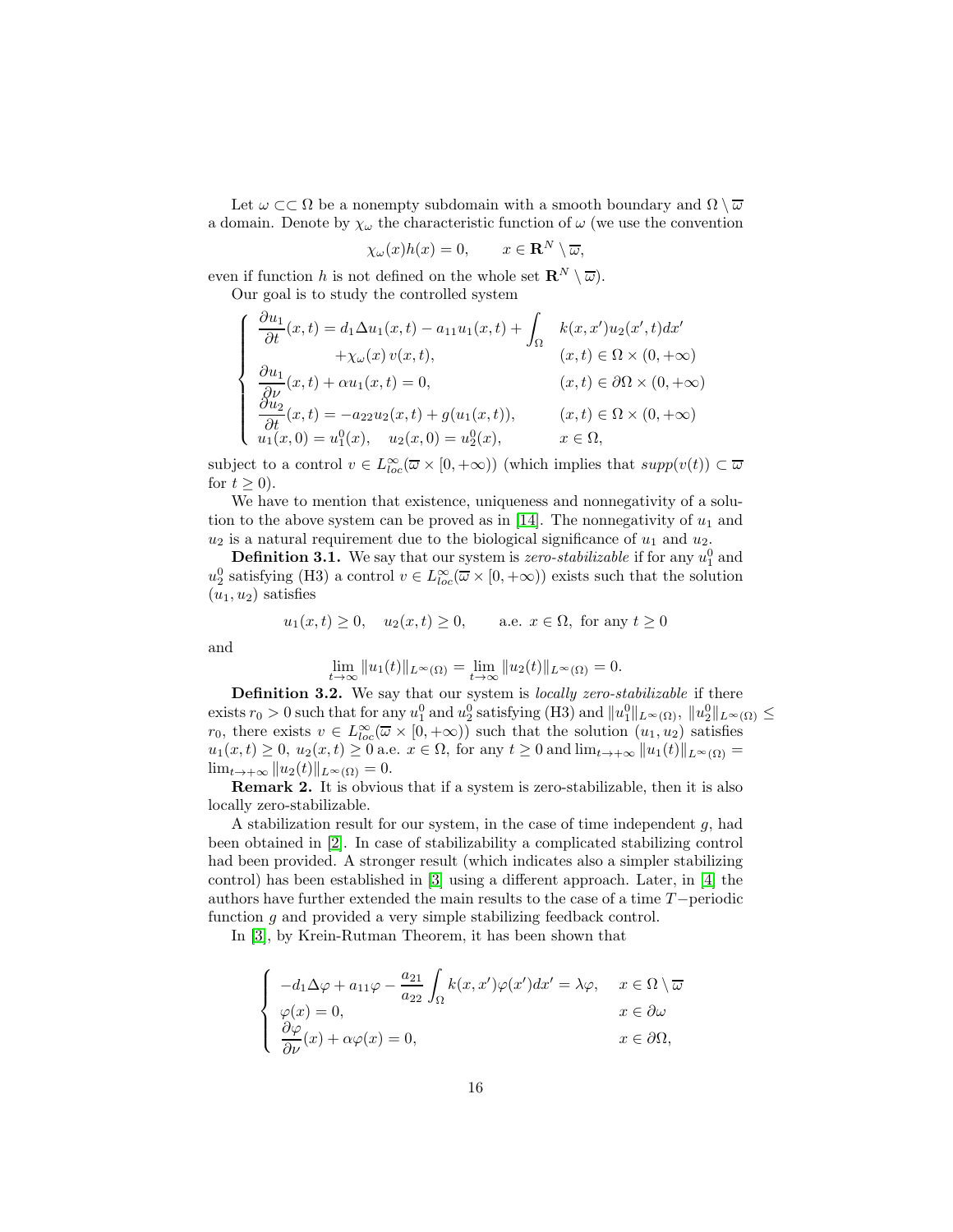admits a principal (and real) eigenvalue  $\lambda_1(\omega)$ , and a corresponding strictly positive eigenvector  $\varphi \in Int(\mathcal{K})$  where

$$
\mathcal{K} = \{ \varphi \in L^{\infty}(\Omega); \ \varphi(x) \ge 0 \text{ a.e. in } \Omega \}.
$$

The following theorem holds [\[3\]](#page-20-4):

**Theorem 3.3.** If  $\lambda_1(\omega) > 0$ , then for  $\gamma \geq 0$  large enough, the feedback control  $v := -\gamma u_1$  stabilizes our system to zero.

Conversely, if h is differentiable at 0 and  $h'(0) = a_{21}$  and if our system is zero-stabilizable, then  $\lambda_1(\omega) \geq 0$ .

Moreover, the proof of the main result in [\[3\]](#page-20-4) shows that for a given affordable sanitation effort  $\gamma$ , the epidemic process can be diminished exponentially if  $\lambda_{1,\gamma}^{\omega} > 0$  (at the rate of exp $\{-\lambda_{1,\gamma}^{\omega}t\}$ ), where  $\lambda_{1,\gamma}^{\omega}$  is the principal eigenvalue to the following problem:

<span id="page-16-2"></span>
$$
\begin{cases}\n-d_1 \Delta \varphi + a_{11} \varphi - \frac{a_{21}}{a_{22}} \int_{\Omega} k(x, x') \varphi(x') dx' + \gamma \chi_{\omega} \varphi = \lambda \varphi, & x \in \Omega \\
\frac{\partial \varphi}{\partial \nu}(x) + \alpha \varphi(x) = 0, & x \in \partial \Omega.\n\end{cases}
$$
\n(3.1)

A natural question related to the practical implementation of the sanitation policy is the following: "For a given sanitation effort  $\gamma > 0$  in the region  $\omega$ , is the principal eigenvalue  $\lambda_{1,\gamma}^{\omega}$  positive (and consequently can our epidemic system be stabilized to zero by the feedback control  $v := -\gamma u_1$ ) ?"

So, the first problem to be treated is the estimation of  $\lambda_{1,\gamma}^{\omega}$ . Since this eigenvalue problem is related to a non-self adjoint operator, we cannot use a variational principle (as Rayleigh's for selfadjoint operators); hence in [\[6\]](#page-20-5) the authors have proposed an alternative method based on the following result:

<span id="page-16-1"></span>
$$
\lim_{t \to +\infty} \int_{\Omega} y^{\omega}(x, t) dx = \zeta - \lambda^{\omega}_{1, \gamma}, \tag{3.2}
$$

where  $y^{\omega}$  is the unique positive solution to

<span id="page-16-0"></span>
$$
\begin{cases}\n\frac{\partial y}{\partial t} - d_1 \Delta y + a_{11}y + \gamma \chi_{\omega} y - \frac{a_{21}}{a_{22}} \int_{\Omega} k(x, x')y(x', t) dx' \\
-\zeta y + (\int_{\Omega} y(x, t) dx) y = 0, & x \in \Omega, \ t > 0 \\
\frac{\partial y}{\partial \nu}(x, t) + \alpha y(x, t) = 0, & x \in \partial\Omega, \ t > 0 \\
y(x, 0) = 1,\n\end{cases}
$$
\n(3.3)

and  $\zeta > \lambda_{1,\gamma}^{\omega}$  is a constant.

Remark 4. Problem [\(3.3\)](#page-16-0) is a logistic model for the population dynamics with diffusion and migration. Since the solutions to the logistic models rapidly stabilize, this means that [\(3.2\)](#page-16-1) gives an efficient method to approximate  $\lambda_{1,\gamma}^{\omega}$ .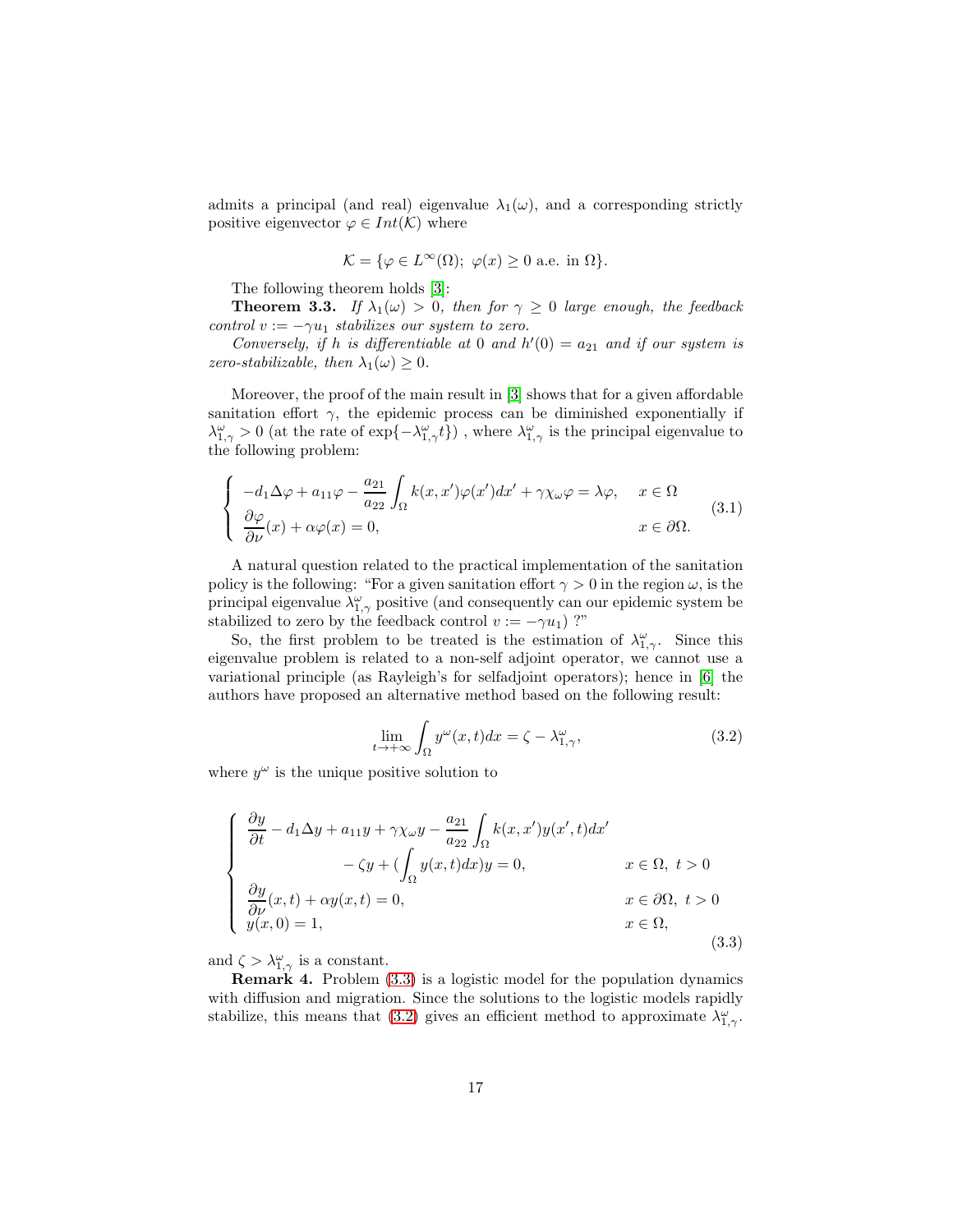Namely, for  $T > 0$  large enough,

$$
\zeta - \int_{\Omega} y^{\omega}(x, T) dx
$$

gives a very good approximation of  $\lambda_{1,\gamma}^{\omega}$ . The above result leads to a concrete numerical estimation of  $\lambda_{1,\gamma}^{\omega}$  by analyzing the large-time behavior of the system for different values of  $\zeta$ .

We may also remark that, if in [\(3.3\)](#page-16-0)

<span id="page-17-0"></span>
$$
y(x,0) = y_0, \quad x \in \Omega,
$$
\n
$$
(3.4)
$$

with  $y_0$  an arbitrary positive constant, then

$$
\lim_{t \to +\infty} \int_{\Omega} y_1^{\omega}(x, t) dx = \zeta - \lambda_{1, \gamma}^{\omega},
$$

where  $y_1^{\omega}$  is the solution to [\(3.3\)](#page-16-0)-[\(3.4\)](#page-17-0).

Assume now that for a given sanitation effort  $\gamma$ , the principal eigenvalue to [\(3.1\)](#page-16-2) satisfies  $\lambda_{1,\gamma}^{\omega} > 0$ , and consequently  $v := -\gamma u_1$  stabilizes to zero the solution to  $(2.1)$ .

Let  $\omega_0$  be a nonempty open subset of  $\Omega$ , with a smooth boundary and such that  $\omega_0 \subset \subset \Omega$  and  $\Omega \setminus \overline{\omega}_0$  is a domain. Consider  $\mathcal O$  the set of all translations  $\omega$ of  $\omega_0$ , satisfying  $\omega \subset\subset \Omega$ . Since, after all, our initial goal was to eradicate the epidemics, we are led to the natural problem of "Finding the translation  $\omega^*$  of  $\omega$  ( $\omega \in \mathcal{O}$ ) which gives a small value (possibly minimal) of

$$
R^{\omega} = \int_{\omega} [u_1^{\omega}(x,T) + u_2^{\omega}(x,T)]dx,
$$

at some given finite time  $T > 0$ ."

Here  $(u_1^{\omega}, u_2^{\omega})$  is the solution of (1.1) corresponding to  $v := -\gamma u_1$ , i.e.  $(u_1^\omega,u_2^\omega)$  is the solution to

$$
\begin{cases}\n\frac{\partial u_1}{\partial t}(x,t) = d_1 \Delta u_1(x,t) - a_{11} u_1(x,t) + \int_{\Omega} k(x,x') u_2(x',t) dx' \\
-\gamma \chi_{\omega}(x) u_1(x,t), & (x,t) \in \Omega \times (0, +\infty) \\
\frac{\partial u_1}{\partial \nu}(x,t) + \alpha u_1(x,t) = 0, & (x,t) \in \partial\Omega \times (0, +\infty) \\
\frac{\partial u_2}{\partial t}(x,t) = -a_{22} u_2(x,t) + g(u_1(x,t)), & (x,t) \in \Omega \times (0, +\infty) \\
u_1(x,0) = u_1^0(x), & x \in \Omega \\
u_2(x,0) = u_2^0(x), & x \in \Omega.\n\end{cases}
$$

For this reason we are going to evaluate the derivative of  $R^{\omega}$  with respect to translations of  $\omega$ . This will allow to derive a conceptual iterative algorithm to improve at each step the position (by translation) of  $\omega$  in order to get a smaller value for  $R^{\omega}$ .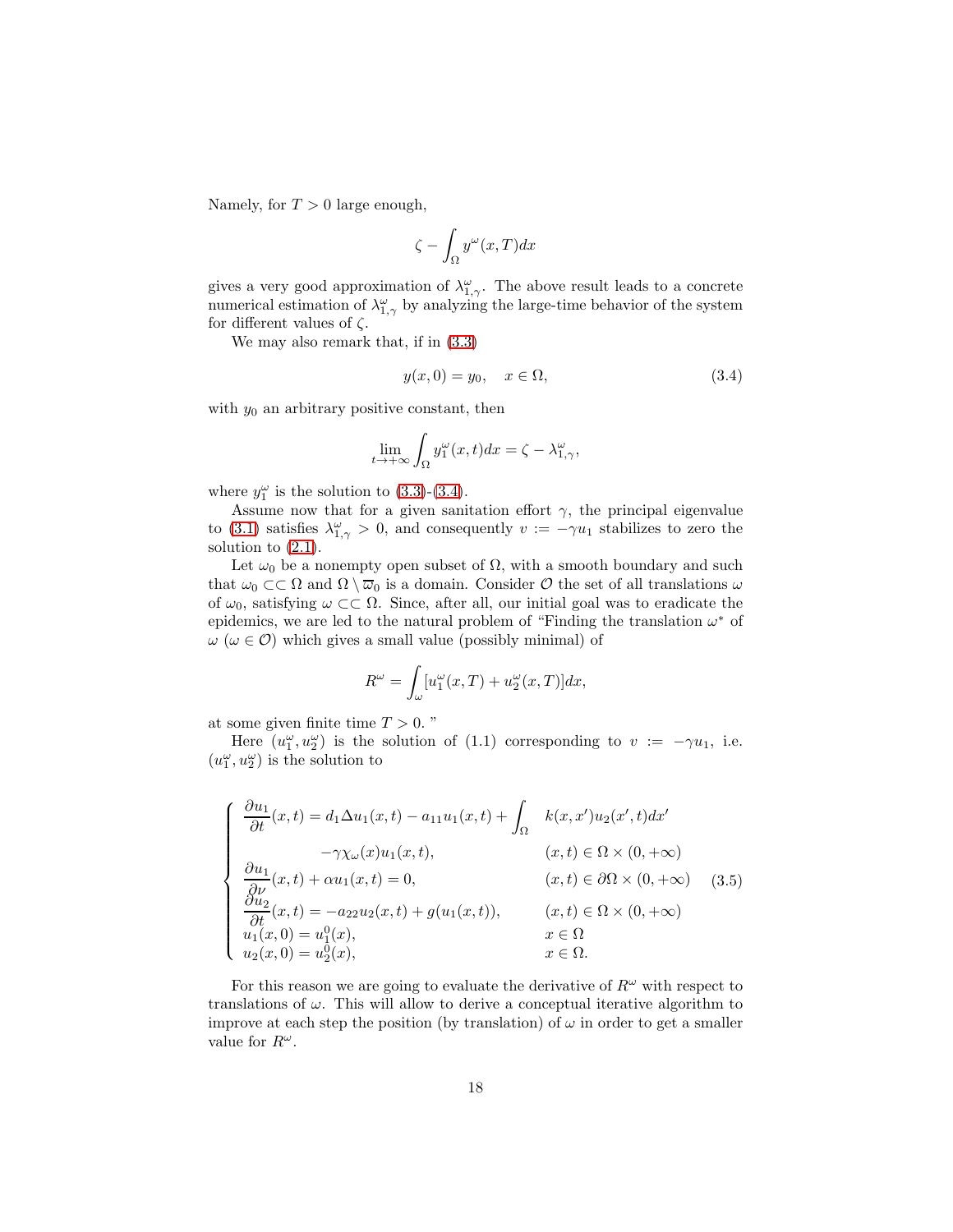## <span id="page-18-0"></span>3.1 The derivative of  $R^{\omega}$  with respect to translations

For any  $\omega \in \mathcal{O}$  and  $V \in \mathbb{R}^n$  we define the derivative

$$
dR^{\omega}(V) = \lim_{\varepsilon \to 0} \frac{R^{\varepsilon V + \omega} - R^{\omega}}{\varepsilon}.
$$

For basic results and methods in the optimal shape design theory we refer to [\[52\]](#page-24-13).

**Theorem 3.4.** For any  $\omega \in \mathcal{O}$  and  $V \in \mathbb{R}^n$  we have that

$$
dR^{\omega}(V) = \gamma \int_0^T \int_{\partial \omega} u_1^{\omega}(x, t) p_1^{\omega}(x, t) \nu(x) \cdot V d\sigma dt,
$$

where  $(p_1^{\omega}, p_2^{\omega})$  is the solution to the adjoint problem

$$
\begin{cases}\n\frac{\partial p_1}{\partial t} + d_1 \Delta p_1 - a_{11} p_1 - \gamma \chi_{\omega} p_1 + g'(u_1^{\omega}) p_2 = 0, & x \in \Omega, \ t > 0 \\
\frac{\partial p_2}{\partial t} + \int_{\Omega} k(x', x) p_1(x', t) dx' - a_{22} p_2 = 0, & x \in \Omega, \ t > 0 \\
\frac{\partial p_1}{\partial \nu}(x, t) + \alpha p(x, t) = 0, & x \in \partial \Omega, \ t > 0 \\
p_1(x, T) = p_2(x, T) = 1, & x \in \Omega.\n\end{cases}
$$
\n(3.6)

Here  $\nu(x)$  is the normal inward versor at  $x \in \partial \omega$  (inward with respect to  $\omega$ ).

For the construction of the adjoint problems in optimal control theory we refer to [\[59\]](#page-24-14).

Based on Theorem [3.1,](#page-18-0) in [\[6\]](#page-20-5) the authors have proposed a conceptual iterative algorithm to improve the position (by translation) of  $\omega \in \mathcal{O}$  (in order to obtain a smaller value for  $R^{\omega}$ .

#### 3.2 The periodic case

As a purely technical simplification, we have assumed that only the incidence rate is periodic, and in particular that it can be expressed as

$$
(i.r.)(x,t) = h(t, u_1(x,t)) = p(t)g(u_1(x,t)),
$$

were g, the functional dependence of the incidence rate upon the concentration of the pollutant, can be chosen as in the time homogeneous case.

In this case our goal is to study the controlled system

<span id="page-18-1"></span>
$$
\begin{cases}\n\frac{\partial u_1}{\partial t}(x,t) = d_1 \Delta u_1(x,t) - a_{11} u_1(x,t) + \int_{\Omega} k(x,x') u_2(x',t) dx' \\
+ \chi_{\omega}(x) v(x,t), & (x,t) \in \Omega \times (0, +\infty) \\
\frac{\partial u_1}{\partial \nu}(x,t) + \alpha u_1(x,t) = 0, & (x,t) \in \partial\Omega \times (0, +\infty) \\
\frac{\partial u_2}{\partial t}(x,t) = -a_{22} u_2(x,t) + h(t, u_1(x,t)), & (x,t) \in \Omega \times (0, +\infty) \\
u_1(x,0) = u_1^0(x), \quad u_2(x,0) = u_2^0(x), & x \in \Omega,\n\end{cases}
$$
\n(3.7)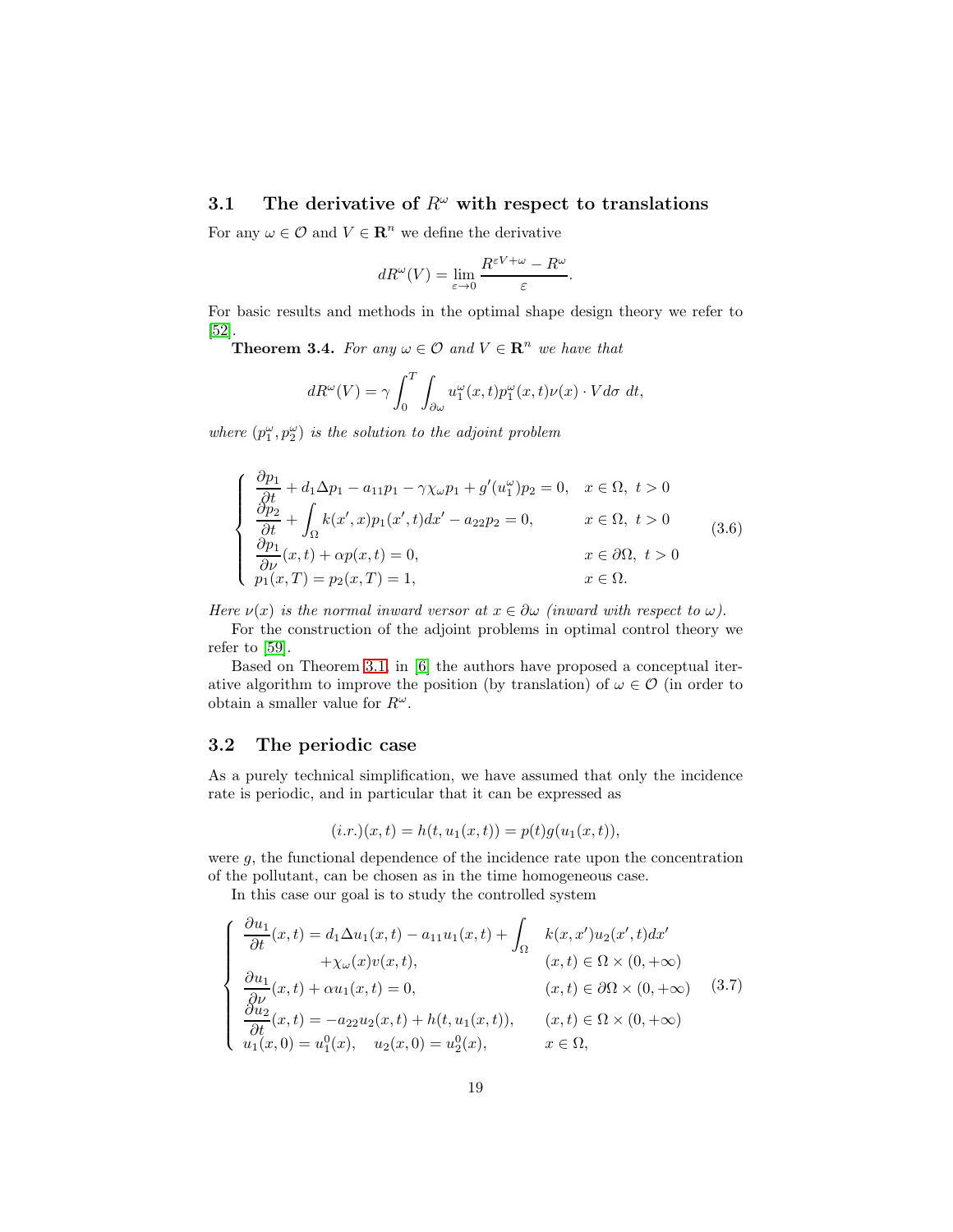with a control  $v \in L^{\infty}_{loc}(\overline{\omega} \times [0, +\infty))$  (which implies that  $supp(v(\cdot, t)) \subset \overline{\omega}$  for  $t \geq 0$ ).

The explicit time dependence of the incidence rate is given via the function  $p(\cdot)$ , which is assumed to be a strictly positive, continuous and T−periodic function of time; i.e. for any  $t \in \mathbb{R}$ ,

$$
p(t) = p(t + T).
$$

Remark 4. The results can be easily extended to the case in which also  $a_{11}$ ,  $a_{22}$  and k are T−periodic functions.

Consider the following (linear) eigenvalue problem

<span id="page-19-0"></span>
$$
\begin{cases}\n\frac{\partial \varphi}{\partial t} - d_1 \Delta \varphi + a_{11} \varphi - \int_{\Omega} k(x, x') \psi(x', t) dx' = \lambda \varphi, & x \in \Omega \setminus \overline{\omega}, \ t > 0 \\
\frac{\partial \varphi}{\partial \nu}(x, t) + \alpha \varphi(x, t) = 0, & x \in \partial \Omega, \ t > 0 \\
\varphi(x, t) = 0, & x \in \partial \omega, \ t > 0 \\
\frac{\partial \psi}{\partial t}(x, t) + a_{22} \psi(x, t) - a_{21} p(t) \varphi(x, t) = 0, & x \in \Omega \setminus \overline{\omega}, \ t > 0 \\
\varphi(x, t) = \varphi(x, t + T), & \psi(x, t) = \psi(x, t + T), & x \in \Omega \setminus \overline{\omega}, \ t \ge 0.\n\end{cases}
$$
\n(3.8)

By similar procedures, as in the time homogeneous case, Problem [\(3.8\)](#page-19-0) admits a principal (real) eigenvalue  $\lambda_1^T(\omega)$ , and a corresponding strictly positive eigenvector  $\varphi^T \in Int(\mathcal{K}^T)$  where

$$
\mathcal{K}^T = \{ \varphi \in L^{\infty}(\Omega \times (0,T)); \ \varphi(x,t) \ge 0 \text{ a.e. in } \Omega \times (0,T) \}.
$$

**Theorem 3.5.** If  $\lambda_1^T(\omega) > 0$ , then for  $\gamma \geq 0$  large enough, the feedback control  $v := -\gamma u_1$  stabilizes [\(3.7\)](#page-18-1) to zero.

Conversely, if g is differentiable at 0 and  $g'(0) = a_{21}$ , and if [\(3.7\)](#page-18-1) is zerostabilizable, then  $\lambda_1^T(\omega) \geq 0$ .

**Theorem 3.6** Assume that g is differentiable at 0. Denote by  $\tilde{\lambda}_1^T(\omega)$  the principal eigenvalue of the problem

$$
\begin{cases}\n\frac{\partial \varphi}{\partial t} - d_1 \Delta \varphi + a_{11} \varphi - \int_{\Omega} k(x, x') \psi(x', t) dx' = \lambda \varphi, & x \in \Omega \setminus \overline{\omega}, \ t > 0 \\
\frac{\partial \varphi}{\partial \nu}(x, t) + \alpha \varphi(x, t) = 0, & x \in \partial \Omega, \ t > 0 \\
\varphi(x, t) = 0, & x \in \partial \omega, \ t > 0 \\
\frac{\partial \psi}{\partial t}(x, t) + a_{22} \psi(x, t) - g'(0) p(t) \varphi(x, t) = 0, & x \in \Omega \setminus \overline{\omega}, \ t > 0 \\
\varphi(x, t) = \varphi(x, t + T), & \psi(x, t) = \psi(x, t + T), & x \in \Omega \setminus \overline{\omega}, \ t \ge 0\n\end{cases}
$$
\n(3.9)

If  $\tilde{\lambda}_1^T(\omega) > 0$ , then the system is locally zero stabilizable, and for  $\gamma \geq 0$  sufficiently large,  $v := -\gamma u_1$  is a stabilizing feedback control.

Conversely, if the system is locally zero stabilizable, then  $\tilde{\lambda}_1^T(\omega) \geq 0$ .

**Remark 5.** Since  $g'(0) \le a_{21}$ , it follows that  $\lambda_1^T(\omega) \le \tilde{\lambda}_1^T(\omega)$ . We conclude now that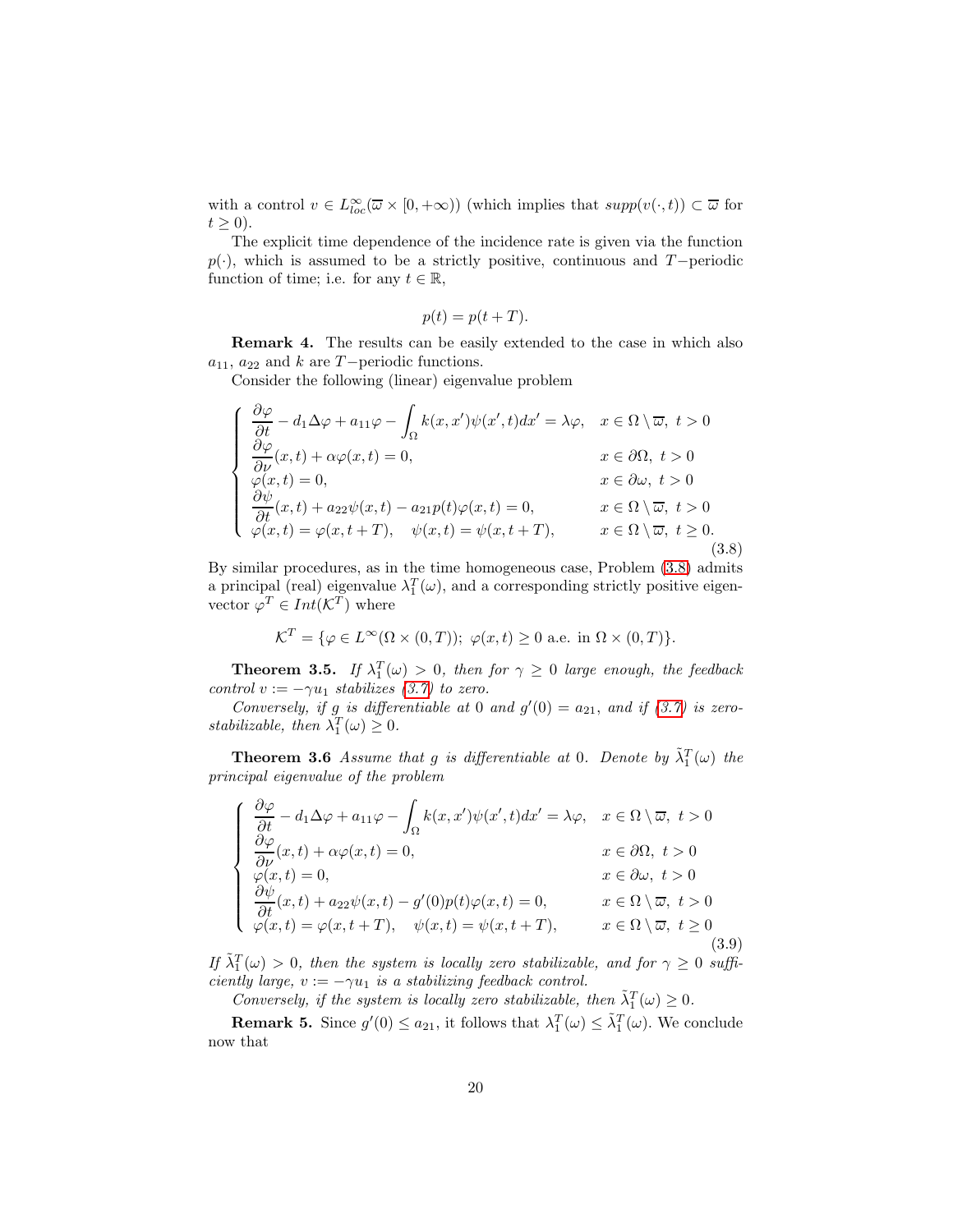- $1^0$  If  $\lambda_1^T(\omega) > 0$ , the system is zero-stabilizable;
- 2<sup>0</sup> If  $\tilde{\lambda}_1^T(\omega) > 0$  and  $\lambda_1^T(\omega) \leq 0$ , the system is locally zero-stabilizable;
- $3^0$  If  $\tilde{\lambda}_1^T(\omega) < 0$ , the system is not locally zero-stabilizable and consequently it is not zero stabilizable.

**Remark 6.** Future directions. Another interesting problem is that when  $\omega$ consists of a finite number of mutually disjoint subdomains. The goal is to find the best position for each subdomain. A similar approach can be used.

In a recently submitted paper [\[7\]](#page-21-13), the problem of the best choice of the subregion  $\omega$  has been faced for a general harvesting problem in population dynamics as a shape optimization problem; our future aim is to apply those results to our problem of eradication of spatially structured epidemics.

## Acknowledgments

It is a pleasure to acknowledge the contribution by Klaus Dietz regarding the bibliography on the historical remarks reported in Section 1.

## <span id="page-20-0"></span>References

- [1] H. Abbey, An examination of the Reed-Frost theory of epidemics, Human Biol. 24 (1952), 201–233.
- <span id="page-20-3"></span>[2] S. Anita, V. Capasso, A stabilizability problem for a reaction-diffusion system modelling a class of spatially structured epidemic systems, Nonlin. Anal. Real World Appl. 3 (2002), 453–464.
- <span id="page-20-4"></span>[3] S. Anita, V. Capasso, A stabilization strategy for a reaction-diffusion system modelling a class of spatially structured epidemic systems ( think globally, act locally), Nonlin. Anal. Real World Appl. 10 (2009), 2026–2035.
- <span id="page-20-2"></span>[4] S. Anita, V. Capasso, On the stabilization of reaction-diffusion systems modeling a class of man-environment epidemics: a review, Math. Meth. Appl. Sci. 33 (2010), 1235–1244.
- <span id="page-20-1"></span>[5] S. Anita, V. Capasso, Stabilization for a reaction-diffusion system modelling a class of spatially structured epidemic systems. The periodic case, in "Advances in Dynamics and Control: Theory, Methods, and Applications" (eds. S. Sivasundaram, et al.), Cambridge Scientific Publishers Ltd., Cambridge, MA, 2011.
- <span id="page-20-5"></span>[6] S. Anita, V. Capasso, *Stabilization of a reaction-diffusion system modelling* a class of spatially structured epidemic systems via feedback control, Nonlin. Anal. Real World Appl. 13 (2012), 725–735.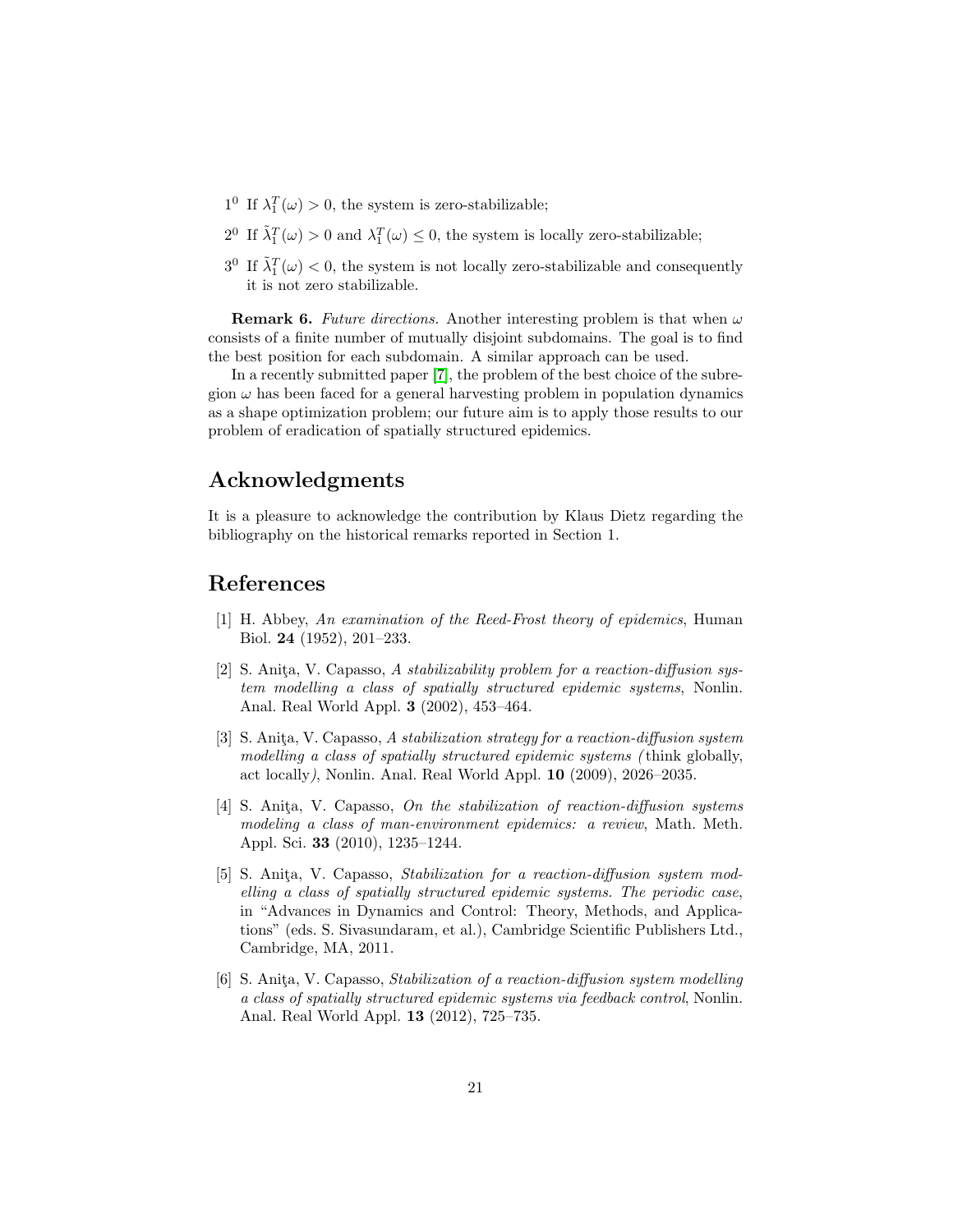- <span id="page-21-13"></span>[7] S. Anita, V. Capasso, A.-M. Mosneagu, Regional control in optimal harvesting of population dynamics, Nonlin. Anal. 147 (2016), 191–212.
- <span id="page-21-9"></span><span id="page-21-4"></span>[8] R. Aris, The Mathematical Theory of Diffusion and Reaction in Permeable Catalysts. Vols. I and II, Oxford Univ. Press, Oxford, 1975.
- [9] V. Arnăutu, V. Barbu, V. Capasso, *Controlling the spread of a class of* epidemics, Appl. Math. Optimiz.  $20$  (1989), 297-317.
- <span id="page-21-10"></span>[10] J.L. Aron, R.M. May, The population dynamics of malaria, in "Population Dynamics of Infectious Diseases. Theory and Applications" (ed. R.M. Anderson), Chapman & Hall, London, 1982, 139–179.
- <span id="page-21-6"></span>[11] D.G. Aronson, The asymptotic speed of propagation of a simple epidemic, in "Nonlinear Diffusion" (eds. W. E. Fitzgibbon, A.F. Walker), Pitman, London, 1977, 1–23.
- <span id="page-21-7"></span>[12] D.G. Aronson, The role of diffusion in mathematical population biology : Skellam revisited, in "Mathematics in Biology and Medicine" (eds. V. Capasso, E. Grosso, S.L. Paveri-Fontana), Lecture Notes in Biomathematics, vol. 57, Springer-Verlag, Berlin, Heidelberg, 1985.
- <span id="page-21-5"></span>[13] D.G. Aronson, H.F. Weinberger, Nonlinear diffusions in population genetics, combustion and nerve propagation, in "Partial Differential Equations and Related Topics" (ed. J. Goldstein), Lecture Notes in Mathematics, vol. 446, Springer-Verlag, Berlin, Heidelberg, 1975.
- <span id="page-21-12"></span>[14] P. Babak, Nonlocal initial problems for coupled reaction-diffusion systems and their applications, Nonlin. Anal. Real World Appl. 8 (2007), 980–996.
- <span id="page-21-11"></span>[15] N. Bacaer, C. Sokhna, A reaction-diffusion system modeling the spread of resistance to an antimalarial drug, Math. Biosci. Eng. 2 (2005), 227–238.
- <span id="page-21-3"></span><span id="page-21-2"></span>[16] N.T.J. Bailey, A simple stochastic epidemic, Biometrika 37 (1950), 193– 202.
- [17] M.S. Bartlett, Some evolutionary stochastic processes, J. Roy. Stat. Soc. Ser. B 11 (1949), 211–229.
- <span id="page-21-0"></span>[18] D. Bernoulli, R´eflexions sur les avantages de l'inoculation, Mercure de France June (1760), 173-190. Reprinted in Die Werke von Daniel Bernoulli, Bd. 2 Analysis und Wahrscheinlichkeitsrechnung (eds. L.P. Bouckaert, B.L. van der Waerden), Birkhäuser, Basel, 1982, p. 268.
- <span id="page-21-1"></span>[19] J. Brownlee, The mathematical theory of random migration and epidemic distribution, Proc. Roy. Soc. Edinburgh 31 (1911), 262-288.
- <span id="page-21-8"></span>[20] S. Busenberg, K. L. Cooke, M. Iannelli, Endemic thresholds and stability in a class of age-structured epidemics, SIAM J. Appl. Math. 48 (1988), 1379–1395.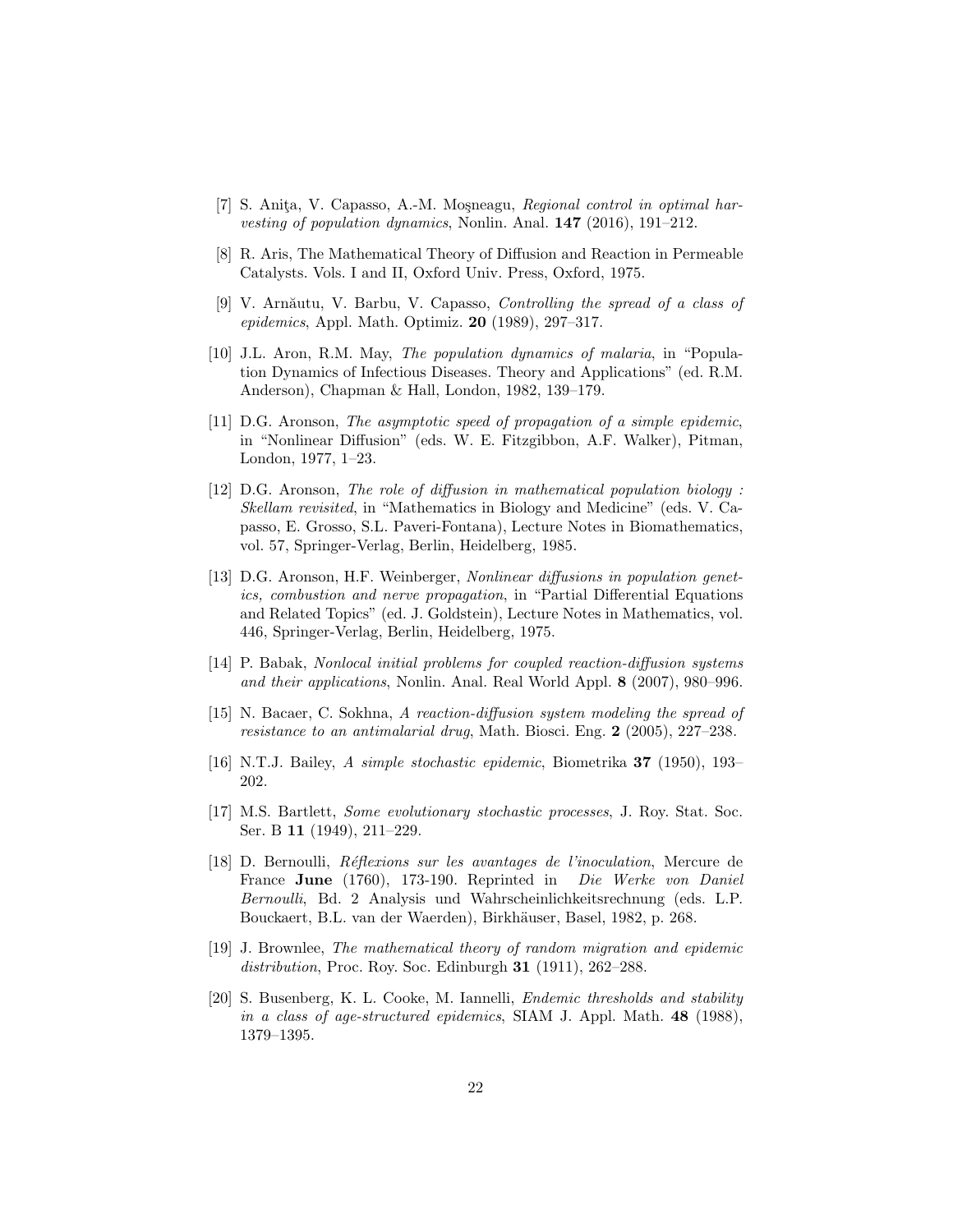- <span id="page-22-2"></span>[21] V. Capasso, Global solution for a diffusive nonlinear deterministic epidemic model, SIAM J. Appl. Math. 35 (1978), 274–284.
- <span id="page-22-4"></span><span id="page-22-3"></span>[22] V. Capasso, Asymptotic stability for an integro-differential reactiondiffusion system, J. Math. Anal. Appl. **103** (1984), 575–588.
- [23] V. Capasso, Mathematical Structures of Epidemic Systems (2nd revised printing), Lecture Notes Biomath., vol. 97, Springer-Verlag, Heidelberg, 2009.
- [24] V. Capasso, L. Maddalena, Periodic solutions for a reaction-diffusion system modelling the spread of a class of epidemics, SIAM J. Appl. Math. 43 (1983), 417–427.
- <span id="page-22-6"></span>[25] V. Capasso, L. Maddalena, On a degenerate nonlinear diffusion problem with boundary feedback, Appl. Anal.  $24$  (1987), 256–298.
- <span id="page-22-8"></span>[26] V. Capasso, K. Kunisch, A reaction-diffusion system arising in modelling man-environment diseases, Quarterly Appl. Math.  $46$  (1988), 431–450.
- <span id="page-22-5"></span>[27] V. Capasso, L. Maddalena, *Convergence to equilibrium states for a reaction*diffusion system modelling the spatial spread of a class of bacterial and viral diseases, J. Math. Biol. 13 (1981), 173–184.
- <span id="page-22-9"></span>[28] V. Capasso, L. Maddalena, Saddle point behaviour for a reaction-diffusion system: Application to a class of epidemic models, Math. Comput. Simulation 24 (1982), 540–547.
- <span id="page-22-7"></span>[29] V. Capasso, L. Maddalena, Periodic solutions for a reaction-diffusion system modelling the spread of a class of epidemics, SIAM J. Appl. Math. 43 (1983), 417–427.
- <span id="page-22-0"></span>[30] V. Capasso, S.L. Paveri-Fontana, A mathematical model for the 1973 cholera epidemic in the European Mediterranean region, Revue d'Epidemiologie et de la Santé Publique  $27$  (1979), 121–132. Errata corrigé 28 (1980), 390.
- <span id="page-22-1"></span>[31] V. Capasso, G. Serio, A generalization of the Kermack-Mckendrick deterministic epidemic model, Math. Biosci. 42 (1978), 43–61.
- <span id="page-22-11"></span>[32] V. Capasso, H.R. Thieme, A threshold theorem for a reaction-diffusion epidemic system, in "Differential Equations and Applications" (ed. R. Aftabizadeh), Ohio Univ. Press, Athens, OH, 1989, pp. 128–133.
- <span id="page-22-10"></span>[33] V. Capasso, R.E. Wilson, Analysis of a reaction-diffusion system modelling man-environment-man epidemics, SIAM J. Appl. Math. 57 (1997), 327– 346.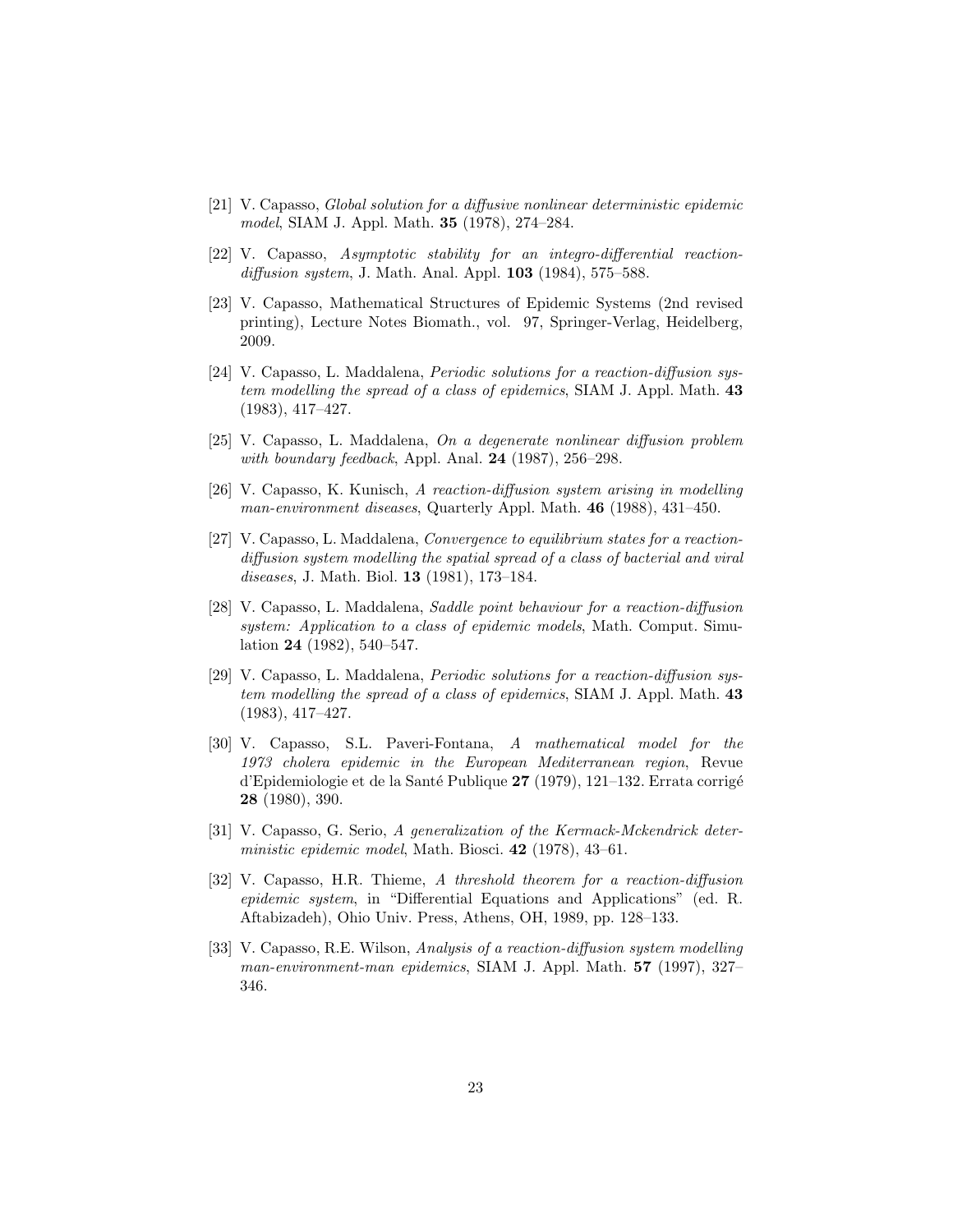- <span id="page-23-3"></span>[34] C. Castillo-Chavez, K.L. Cooke, W. Huang, S.A. Levin, On the role of long incubation periods in the dynamics of acquired immunodeficiency syndrome (AIDS). Part 1: Single population models, J. Math. Biol. 27 (1989), 373– 398.
- <span id="page-23-4"></span>[35] C. Castillo-Chavez, K.L. Cooke, W. Huang, S.A. Levin, On the role of long incubation periods in the dynamics of acquired immunodeficiency syndrome (AIDS). Part 2: Multiple group models, in "Mathematical and Statistical Approaches to AIDS Epidemiology" (ed. C. Castillo-Chavez), Lecture Notes in Biomathematics, Vol. 83, Springer-Verlag, Heidelberg, 1989, 200– 217.
- <span id="page-23-12"></span>[36] F. Chamchod, N. F. Britton, Analysis of a vector-bias model on malaria transmission, Bull. Math. Biol. 73 (2011), 639–657.
- <span id="page-23-9"></span>[37] N. Chitnis, J.M. Cushing, J. M. Hyman, *Bifurcation analysis of a mathe*matical model for malaria transmission, SIAM J. Appl. Math.  $67$  (2006), 24–45.
- <span id="page-23-10"></span>[38] N. Chitnis, T.A. Smith, R.W. Steketee, A mathematical model for the dynamics of malaria in mosquitoes feeding on a heterogeneous host population, J. Biol. Dyn. 2 (2008), 259–285.
- <span id="page-23-5"></span>[39] A.D. Cliff, P. Haggett, J.K. Ord, G.R. Versey, Spatial Diffusion. An Historical Geography of Epidemics in an Island Community, Cambridge University Press, Cambridge, 1981.
- <span id="page-23-7"></span>[40] C.T. Codeço, *Endemic and epidemic dynamics of cholera: the role of the* aquatic reservoir, BMC Infectious Diseases 1 (2001), 1–14.
- <span id="page-23-6"></span>[41] O. Diekmann, Thresholds and travelling waves for the geographical spread of infection, J. Math. Biol. 6 (1978), 109–130.
- <span id="page-23-8"></span>[42] K. Dietz, Mathematical models for transmission and control of malaria, in "Principles and Practice of Malariology" (eds. W. Wernsdorfer, Y. McGregor), Churchill Livingstone, Edinburgh, 1988, 1091–1133.
- <span id="page-23-0"></span>[43] K. Dietz, Introduction to McKendrick (1926) applications of mathematics to medical problems, in "Breakthroughs in Statistics", Volume III, eds. S. Kotz, N.L. Johnson), Springer-Verlag, Heidelberg, 1997, 17–26.
- <span id="page-23-1"></span>[44] K. Dietz, Mathematization in sciences epidemics: the fitting of the first dynamic models to data, J. Contemp. Math. Anal. 44 (2009), 36–46.
- <span id="page-23-11"></span>[45] K. Dietz, T. Molineaux, A. Thomas, A malaria model tested in the African savannah, Bull. World Health Org. 50 (1974), 347–357.
- <span id="page-23-2"></span>[46] A. d'Onofrio, P. Manfredi, E. Salinelli, Vaccination behaviour, information, and the dynamics of SIR vaccine preventable diseases, Theor. Popul. Biol. 71 (2007), 301–317.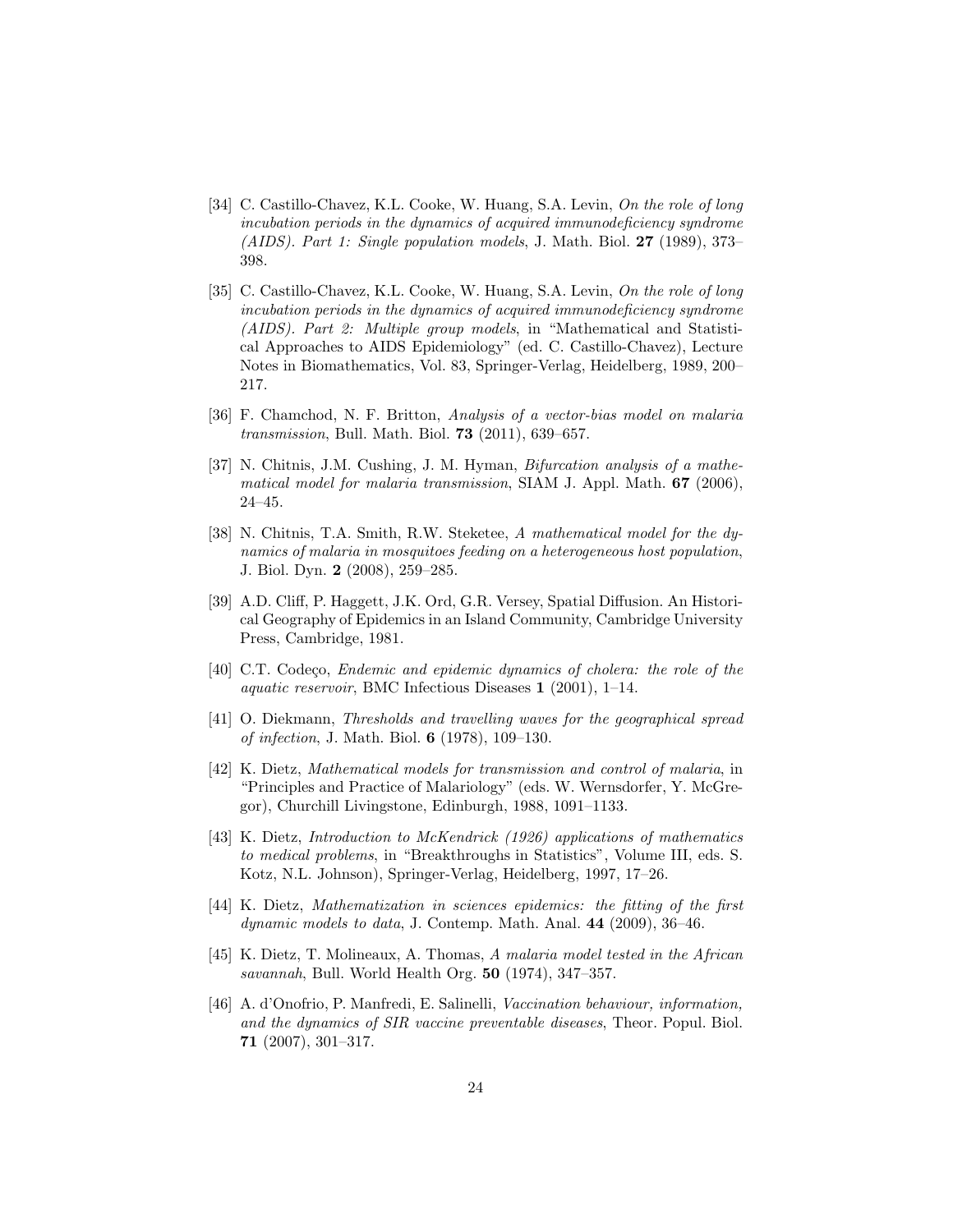- <span id="page-24-5"></span>[47] En'ko, On the course of epidemics of some infectious diseases, Translation from Russian by K. Dietz, Int. J. Epidem. 18 (1989), 749–755.
- <span id="page-24-8"></span><span id="page-24-0"></span>[48] W. Farr, Progress of epidemics, Second Report of the Registrar General (1840), 91–98.
- [49] P.C. Fife, Mathematical Aspects of Reacting and Diffusing Systems, Lecture Notes in Biomathematics, vol. 28, Springer-Verlag, Berlin, Heidelberg, 1979.
- <span id="page-24-4"></span><span id="page-24-1"></span>[50] W.H. Frost, Some conceptions of epidemics in general, Am. J. Epidem. 103 (1976), 141–151.
- <span id="page-24-13"></span>[51] W. H. Hamer, Epidemic disease in England, Lancet 1 (1906), 733–739.
- [52] A. Henrot, M. Pierre, Variation et Optimisation de Formes. Une Analyse Géométrique, Springer, Berlin, 2005.
- <span id="page-24-7"></span>[53] H.W. Hethcote, P. van den Driessche, Some epidemiological models with nonlinear incidence, J. Math. Biol. 29 (1991), 271–287.
- <span id="page-24-11"></span>[54] F. Hoppensteadt, Mathematical Theories of Populations: Demographics, Genetics and Epidemics, SIAM, Philadelphia, 1975.
- <span id="page-24-9"></span>[55] D.G. Kendall, Mathematical models of the spread of infection, in "Mathematics and Computer Science in Biology and Medicine", H.M.S.O., London, 1965, 213–225.
- <span id="page-24-3"></span>[56] W.O. Kermack, and A. G. McKendrick, A contribution to the mathematical *theory of epidemics*, Proc. Roy. Soc. London, Ser. A  $115$  (1927), 700–721.
- <span id="page-24-12"></span>[57] G.F. Killeen, F.F. McKenzie, B.D. Foy, C. Schieffelin, P.F. Billingsley, J.C. Beier, A simplified model for predicting malaria entomological inoculation rates based on entomologic and parasitologic parameters relevant to control, Am. J. Trop. Med. Hyg. 62 (2000), 535–544.
- <span id="page-24-10"></span>[58] S.A. Levin, Population models and community structure in heterogeneous environments, in "Mathematical Association of America Study in Mathematical Biology. Vol. II: Populations and Communities" (ed. S. Levin), Math. Assoc. Amer., Washington, 1978, 439–476.
- <span id="page-24-14"></span>[59] J. L. Lions, Controlabilité exacte, stabilisation et perturbation de systèmes distribués, RMA 8, Masson, Paris, 1988.
- <span id="page-24-6"></span>[60] W.M. Liu, H.M. Hethcote, S.A. Levin, Dynamical behavior of epidemiological models with nonlinear incidence rates, J. Math. Biol. 25 (1987), 359–380.
- <span id="page-24-2"></span>[61] A. J. Lotka, *Martini's equations for the epidemiology of immunizing dis*eases, Nature 111 (1923), 633–634.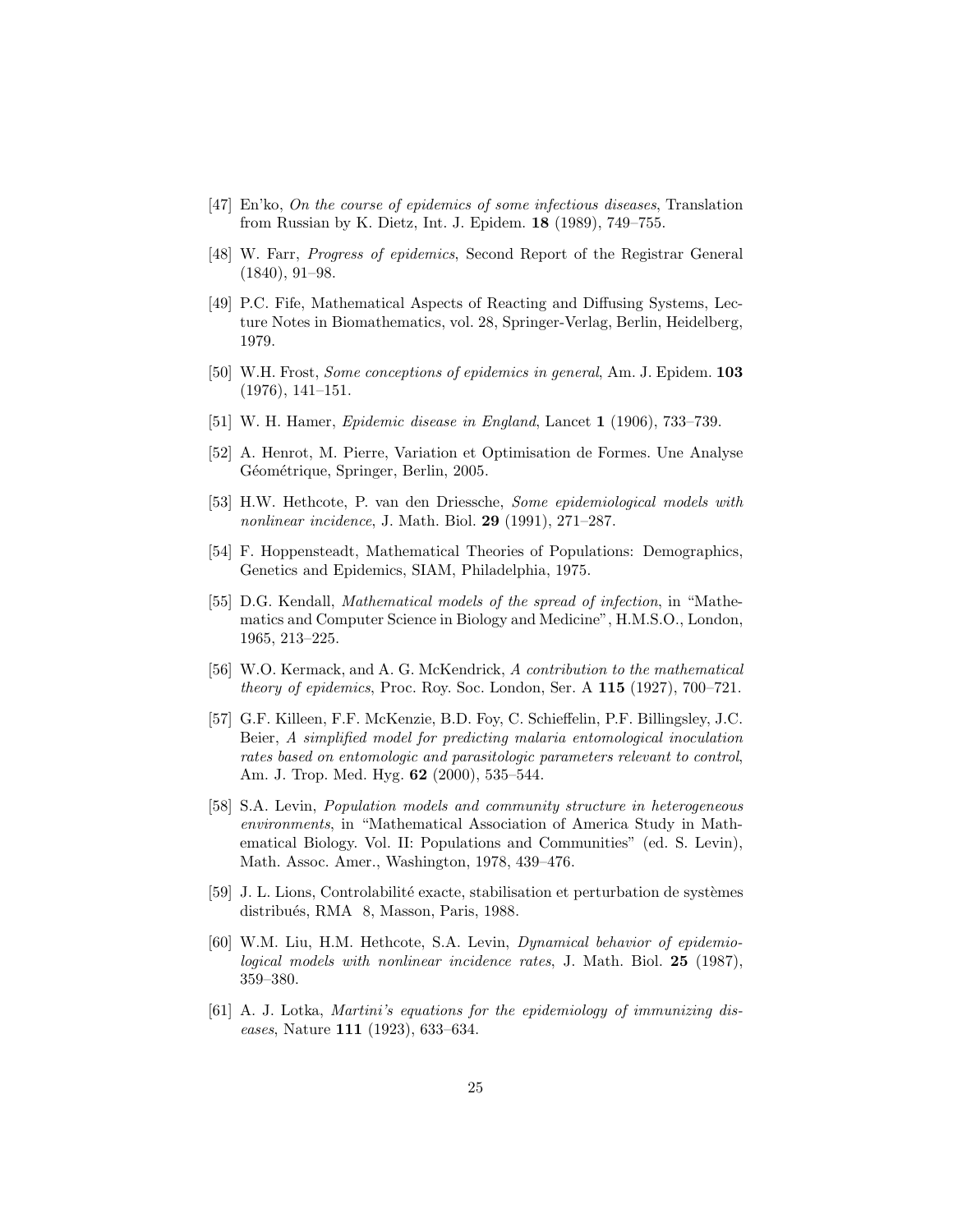- <span id="page-25-11"></span><span id="page-25-3"></span>[62] G. Macdonald, The analysis of malaria parasite rates in infants, Tropical Disease Bull. 47 (1950), 915–938.
- <span id="page-25-1"></span>[63] G. Macdonald, The Epidemiology and Control of Malaria, Oxford University Press, London, 1957.
- <span id="page-25-12"></span>[64] E. Martini, Berechnungen und Beobachtungen zur Epidemiologie und Bekämpfung der Malaria, Gente, Hamburg, 1921.
- [65] L. Molineaux, G. Gramiccia, The Garki Project. Research on the Epidemiology and Control of Malaria in the Sudan Savanna of West Africa, World Health Organization, Geneva,1980.
- <span id="page-25-10"></span><span id="page-25-6"></span>[66] J.D. Murray, Mathematical Biology, Springer-Verlag, Berlin, Heidelberg, 1989.
- [67] I. Näsell, W.M. Hirsch, The transmission dynamics of schistosomiasis, Comm. Pure Appl. Math. 26 (1973), 395–453.
- <span id="page-25-7"></span>[68] A. Okubo, Diffusion and Ecological Problems: Mathematical Models, Springer-Verlag, Berlin, Heidelberg, 1980.
- <span id="page-25-2"></span>[69] M. Puma, Elementi per una Teoria Matematica del Contagio, Editoriale Aeronautica, Rome, 1939.
- <span id="page-25-13"></span><span id="page-25-0"></span>[70] R. Ross, The Prevention of Malaria,  $2^{nd}$  edition, Murray, London, 1911.
- [71] S. Ruan, D. Xiaob, J. C. Beierc, On the delayed Ross-Macdonald model for malaria transmission, Bull. Math. Biol. 70 (2008), 1098–1114.
- <span id="page-25-5"></span><span id="page-25-4"></span>[72] R.E. Serfling, Historical review of epidemic theory, Human Biol. 24 (1952), 145–165.
- [73] N.C. Severo, Generalizations of some stochastic epidemic models, Math. Biosci. 31 (1969), 395–402.
- <span id="page-25-8"></span>[74] J.G. Skellam, Random dispersal in theoretical populations, Biometrika 38 (1951), 196–218.
- <span id="page-25-14"></span>[75] T. Smith, G. Killeen, N. Maire, A. Ross, L. Molineaux, F. Tediosi, G. Hutton, J. Utzinger, K. Dietz, M. Tanner, Mathematical modeling of the impact of malaria vaccines on the clinical epidemiology and natural history of Plasmodium Falciparum malaria: overview, Am. J. Trop. Med. Hyg. 75 (suppl. 2) (2006), 1–10.
- <span id="page-25-9"></span>[76] J. Smoller, Shock Waves and Reaction-Diffusion Equations, Springer-Verlag, Berlin, Heidelberg, 1983.
- <span id="page-25-15"></span>[77] T. Sochantha, S. Hewitt, C. Nguon, L. Okell, N. Alexander, S. Yeung, H. Vannara, M. Rowland, D. Socheat, Insecticide-treated bednets for the prevention of Plasmodium falciparum malaria in Cambodia: a clusterrandomized trial, Trop. Med. Int. Health 11 (2006), 1166–1177.